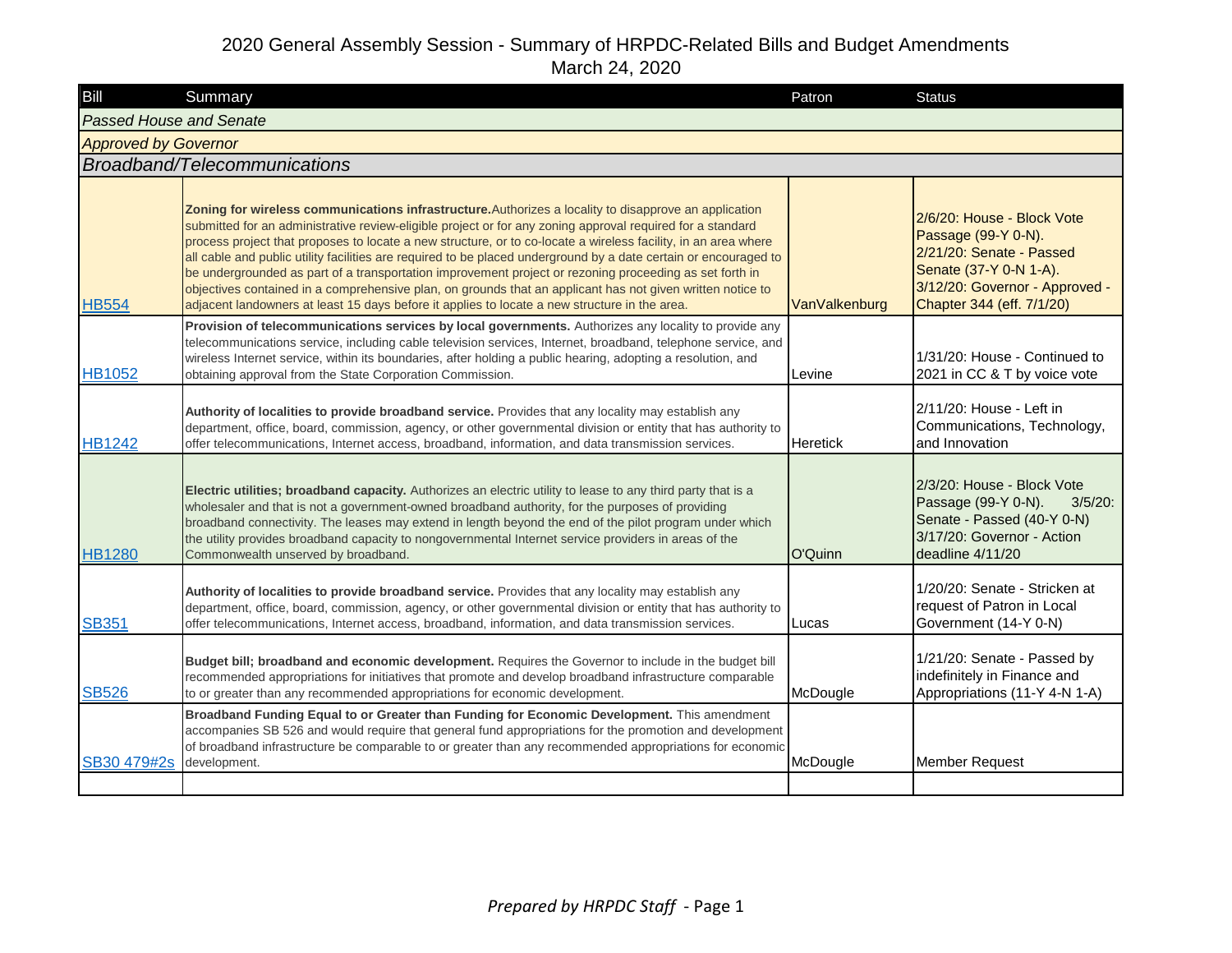| Bill          | Summary                                                                                                                                                                                                                                                                                                                                                                                                                                                                                                                                                                                                                                                                                                                                                                                                                                                                                                                                                                                                                                                                                                                                                    | Patron         | <b>Status</b>                                                                                                                                                                                                                   |
|---------------|------------------------------------------------------------------------------------------------------------------------------------------------------------------------------------------------------------------------------------------------------------------------------------------------------------------------------------------------------------------------------------------------------------------------------------------------------------------------------------------------------------------------------------------------------------------------------------------------------------------------------------------------------------------------------------------------------------------------------------------------------------------------------------------------------------------------------------------------------------------------------------------------------------------------------------------------------------------------------------------------------------------------------------------------------------------------------------------------------------------------------------------------------------|----------------|---------------------------------------------------------------------------------------------------------------------------------------------------------------------------------------------------------------------------------|
|               | <b>Economic Development</b>                                                                                                                                                                                                                                                                                                                                                                                                                                                                                                                                                                                                                                                                                                                                                                                                                                                                                                                                                                                                                                                                                                                                |                |                                                                                                                                                                                                                                 |
| <b>HB491</b>  | Department of Agriculture and Consumer Services; industrial hemp industry working group;<br>report. Directs the Department of Agriculture and Consumer Services to convene a working group to assess<br>the opportunities for development and manufacturing in the industrial hemp industry. The Department shall<br>report the analysis of the working group by November 30, 2020, to the Chairmen of the House Committee on<br>Agriculture, Chesapeake and Natural Resources and the Senate Committee on Agriculture, Conservation<br>and Natural Resources.                                                                                                                                                                                                                                                                                                                                                                                                                                                                                                                                                                                             | Marshall       | 2/4/20: House - Block Vote<br>Passage (99-Y 0-N).<br>$3/2/20$ :<br>Senate - Passed with<br>amendments (36-Y 0-N).<br>3/2/20: House - VOTE: Adoption<br>(99-Y 0-N).<br>$3/12/20$ :<br>Governor - Action deadline<br>4/11/20      |
| <b>HB957</b>  | Virginia Cyber Initiative Act. Directs the Virginia Information Technologies Agency to work with public and<br>private institutions of higher education, state agencies, and businesses in the Commonwealth to develop a<br>cyber alliance, to be known as the Virginia Cyber Initiative, to reduce cyber risks and encourage economic<br>development in the cybersecurity field.                                                                                                                                                                                                                                                                                                                                                                                                                                                                                                                                                                                                                                                                                                                                                                          | Ayala          | 2/11/20: House - Left in<br>Appropriations                                                                                                                                                                                      |
| <b>HB1017</b> | Research and development in the Commonwealth. Creates the Commonwealth of Virginia Innovation<br>Partnership Authority (the Authority) to oversee and support research, development, and commercialization,<br>as well as related investment and seed-stage funding, in the Commonwealth. Existing grant, loan, and<br>investment funds currently administered by the Innovation and Entrepreneurship Investment Authority and<br>the Virginia Research Investment Committee, repealed under the bill, would be consolidated under the<br>Authority, and the Authority would be responsible for developing an Innovation Index for the Commonwealth.<br>The bill contains technical amendments.                                                                                                                                                                                                                                                                                                                                                                                                                                                            | <b>Sickles</b> | 2/10/20: House - VOTE:<br>Passage (94-Y 5-N).<br>2/28/20: Senate - Passed with<br>substitute (37-Y 0-N).<br>3/7/20: Conference report<br>agreed to by House and Senate                                                          |
| <b>HB1102</b> | Hampton Roads Regional Arena Authority created; financing of a Hampton Roads arena and<br>facility. Creates the Hampton Roads Regional Arena Authority and grants it certain powers relating to<br>construction of an arena and facility. Among those powers is the authority to (i) issue bonds to construct the<br>arena and facility, (ii) receive state sales and use tax revenue that is attributable to the arena and facility, (iii)<br>use such revenue to repay such bonds, and (iv) distribute any excess revenue to any Hampton Roads<br>locality that elects to contribute to the financing of the construction of an arena and facility. The bill provides<br>that the Authority's entitlement to state sales and use tax revenue will expire on the earlier of the maturity<br>date of any bonds it issues related to constructing the arena and facility or July 1, 2060. The powers granted<br>by the bill to the Authority are similar to those granted to the City of Virginia Beach with respect to a sports or<br>entertainment project. The bill repeals existing provisions related to a Hampton Roads Sports Facility<br>Authority. | <b>Miyares</b> | 2/10/20: House - VOTE:<br>Passage (59-Y 38-N).<br>2/26/20: Senate - Passed with<br>substitute (36-Y 3-N 1-A).<br>2/26/20: Substitute agreed to by<br>House (60-Y 32-N).<br>$3/12/20$ :<br>Governor - Action deadline<br>4/11/20 |
| <b>HB1597</b> | GO Virginia grants; matching funds. Allows a locality to use funds awarded from the Tobacco Region<br>Revitalization Commission as matching funds for a GO Virginia grant award. No other state funds are<br>authorized to be used as a source of matching funds. The provisions of the bill sunset on July 1, 2021.                                                                                                                                                                                                                                                                                                                                                                                                                                                                                                                                                                                                                                                                                                                                                                                                                                       | Wampler        | 1/31/20: House - Vote: Passage<br>$(93-Y 6-N)$ .<br>2/21/20: Senate<br>Passed Senate with amendment<br>$(31-Y 6-N)$ .<br>2/26/20: House - Adoption (88-Y<br>$8-N$<br>$3/12/20$ :<br>Governor - Action deadline<br>4/11/20       |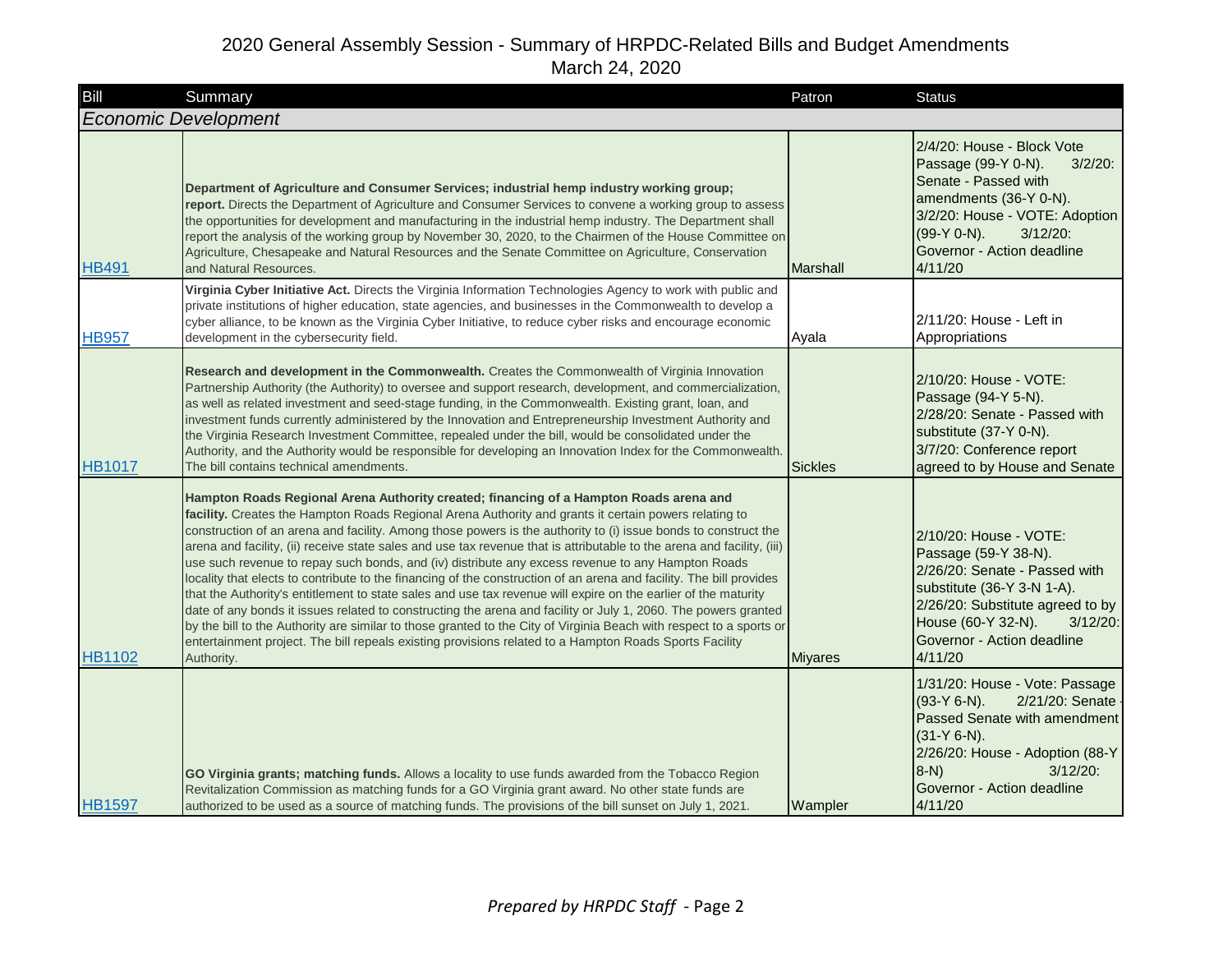| Bill               | Summary                                                                                                                                                                                                                                                                                                                                                                                                                                                                                                                                                                                                                                                                                                                                                      | Patron        | <b>Status</b>                                                                                                                                                                            |
|--------------------|--------------------------------------------------------------------------------------------------------------------------------------------------------------------------------------------------------------------------------------------------------------------------------------------------------------------------------------------------------------------------------------------------------------------------------------------------------------------------------------------------------------------------------------------------------------------------------------------------------------------------------------------------------------------------------------------------------------------------------------------------------------|---------------|------------------------------------------------------------------------------------------------------------------------------------------------------------------------------------------|
| <b>SB576</b>       | Research and development in the Commonwealth. Creates the Commonwealth of Virginia Innovation<br>Partnership Authority (the Authority) to oversee and support research, development, and commercialization,<br>resulting in the creation of new jobs and company formation, as well as related investment and seed-stage<br>funding, in the Commonwealth. Existing grant, loan, and investment funds currently administered by the<br>Innovation and Entrepreneurship Investment Authority and the Virginia Research Investment Committee,<br>repealed under the bill, would be consolidated under the Authority, and the Authority would be responsible<br>for developing an Innovation Index for the Commonwealth. The bill contains technical amendments. | <b>Howell</b> | 2/6/20: Senate - Read third time<br>and passed (40-Y 0-N) 2/26/20:<br>House - VOTE: Passage with<br>substitute (95-Y 4-N).<br>3/8/20: Conference report<br>agreed to by House and Senate |
| <b>SB639</b>       | Virginia Growth and Opportunity Fund; regional grant awards. Requires that at least 25 percent of<br>grants received by a region from the Virginia Growth and Opportunity Fund be used to support the creation<br>of jobs in qualified opportunity zones in the region.                                                                                                                                                                                                                                                                                                                                                                                                                                                                                      | Surovell      | 1/28/20: Senate - Passed by<br>indefinitely in Finance and<br>Appropriations (11-Y 5-N)                                                                                                  |
| HB30 92#2h         | Virginia Cyber Initiative. This amendment provides \$750,000 in each year from the general fund pursuant<br>to the passage of House Bill 957 in the 2020 General Assembly sesssion, which creates the Virginia Cyber<br>Initiative.                                                                                                                                                                                                                                                                                                                                                                                                                                                                                                                          | Ayala         | <b>Member Request</b>                                                                                                                                                                    |
|                    | Adjust Funding for the Virginia Growth and Opportunity Fund. This amendment reduces funding for the<br>HB30 114#1c Virginia Growth and Opportunity Fund by \$4.5 million from the general fund the second year.                                                                                                                                                                                                                                                                                                                                                                                                                                                                                                                                              |               | <b>Conference Report</b>                                                                                                                                                                 |
|                    | GO Virginia Reporting Language. This amendment directs the Department of Housing and Community<br>Development to report quarterly on grant awards and expenditures from the Virginia Growth and Opportunity<br>Fund, including total appropriations made or transferred to the fund, total grants awarded, total expenditures<br>HB30 114#5c from the fund, cash balances, and balances available for future commitments.                                                                                                                                                                                                                                                                                                                                    |               | <b>Conference Report</b>                                                                                                                                                                 |
| HB30 130#3c        | Increase support for the Virginia Business Ready Sites Program. This amendment provides additional<br>appropriation in the first year (\$10.5 million) for the Virginia Business Ready Sites Program.                                                                                                                                                                                                                                                                                                                                                                                                                                                                                                                                                        |               | Governor Northam Conference Report                                                                                                                                                       |
| HB30 135#1c        | Virginia Innovation Partnership Authority. This amendment creates the Virginia Innovation Partnership<br>Authority to serve as a consolidated entity for innovation and new technology-based economic development<br>in the Commonwealth pursuant to House Bill 1017 and Senate Bill 576. Funding includes proceeds from the<br>sale of the CIT building, including \$10.0 million from the nongeneral fund allocated to the Commonwealth<br>Commercialization Fund and \$10.0 million from the nongeneral fund allocated to the Commonwealth Cyber<br>Initiative.                                                                                                                                                                                           |               | <b>Conference Report</b>                                                                                                                                                                 |
| SB30 135#1s        | Restore Base Funding for the Commonwealth Cyber Initiative. This amendment would restore \$25<br>million in base funding.                                                                                                                                                                                                                                                                                                                                                                                                                                                                                                                                                                                                                                    | Favola        | <b>Member Request</b>                                                                                                                                                                    |
| HB30 4-<br>5.10#1c | Hampton Roads Unmanned Systems Park. This amendment updates previously approved language in<br>the budget related to surplus property conveyance.                                                                                                                                                                                                                                                                                                                                                                                                                                                                                                                                                                                                            | Norment       | <b>Conference Report</b>                                                                                                                                                                 |
|                    |                                                                                                                                                                                                                                                                                                                                                                                                                                                                                                                                                                                                                                                                                                                                                              |               |                                                                                                                                                                                          |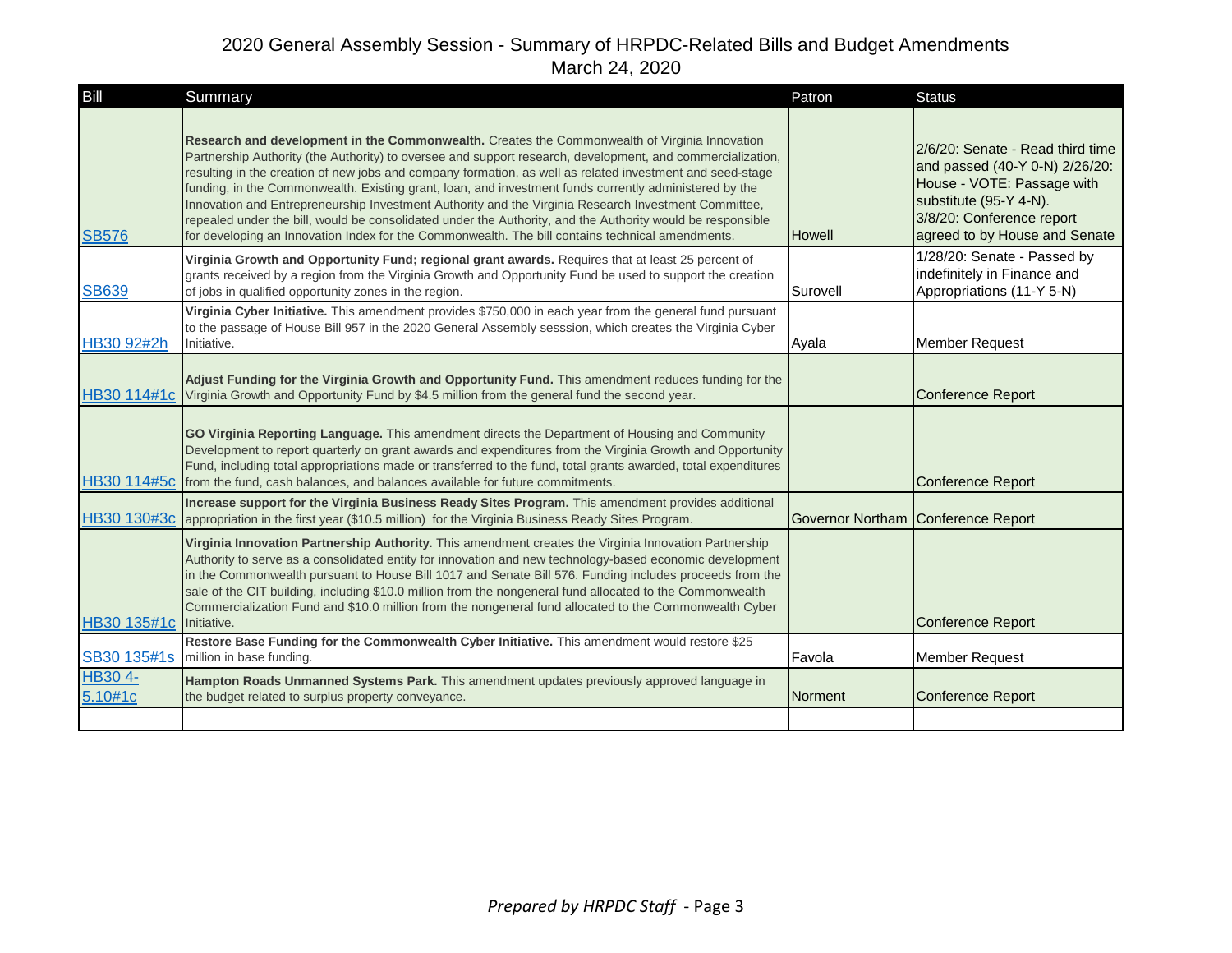| Bill         | Summary                                                                                                                                                                                                                                                                                                                                                                                                                                                                                                                                                                                                                                                                                                                                                                                                                                                                                                                                                                                                                                                                                                                                                                                                                                                                                                                                                                                                                                                                                                           | Patron | <b>Status</b>                                                                                                                                                                                                                    |
|--------------|-------------------------------------------------------------------------------------------------------------------------------------------------------------------------------------------------------------------------------------------------------------------------------------------------------------------------------------------------------------------------------------------------------------------------------------------------------------------------------------------------------------------------------------------------------------------------------------------------------------------------------------------------------------------------------------------------------------------------------------------------------------------------------------------------------------------------------------------------------------------------------------------------------------------------------------------------------------------------------------------------------------------------------------------------------------------------------------------------------------------------------------------------------------------------------------------------------------------------------------------------------------------------------------------------------------------------------------------------------------------------------------------------------------------------------------------------------------------------------------------------------------------|--------|----------------------------------------------------------------------------------------------------------------------------------------------------------------------------------------------------------------------------------|
| Education    |                                                                                                                                                                                                                                                                                                                                                                                                                                                                                                                                                                                                                                                                                                                                                                                                                                                                                                                                                                                                                                                                                                                                                                                                                                                                                                                                                                                                                                                                                                                   |        |                                                                                                                                                                                                                                  |
| <b>HJ20</b>  | Study; JLARC; feasibility of adjusting the composite index of local ability to pay and expanding<br>access to the cost of competing adjustment; report. Directs the Joint Legislative Audit and Review<br>Commission to study the feasibility of adjusting the composite index of local ability to pay and expanding<br>access to the cost of competing adjustment by (i) reviewing current statutory, constitutional, and budgetary<br>provisions governing the calculation of Standards of Quality costs and funding; (ii) examining the<br>components of the composite index of local ability to pay and the cost of competing adjustment; (iii)<br>evaluating other states' public school funding formulas; and (iv) hearing local concerns and seeking input<br>from various state and national experts, as applicable.                                                                                                                                                                                                                                                                                                                                                                                                                                                                                                                                                                                                                                                                                      | Cole   | 2/11/20: House - Left in Rules                                                                                                                                                                                                   |
| <b>SJ28</b>  | Study; JLARC; feasibility of adjusting the composite index of local ability to pay; report. Requires the<br>Joint Legislative Audit and Review Commission to study the feasibility of adjusting the composite index of<br>local ability to pay by (i) reviewing current statutory, constitutional, and budgetary provisions governing the<br>calculation of Standards of Quality costs and funding; (ii) examining the components of the composite index<br>of local ability to pay; (iii) evaluating other states' public school funding formulas; (iv) hearing local concerns<br>and seeking input from various state and national experts, as applicable; and (v) determining the feasibility<br>of reducing the local share under the Local Composite Index (LCI) in school divisions in which the locality is<br>determined to have above-average fiscal stress or high fiscal stress by the Virginia Commission on Local<br>Government in its most recent "Report on the Comparative Revenue Capacity, Revenue Effort, and Fiscal<br>Stress of Virginia Counties and Cities."                                                                                                                                                                                                                                                                                                                                                                                                                               | Reeves | 1/31/20: Senate - Passed by<br>indefinitely in Rules with letter by<br>voice vote                                                                                                                                                |
| <b>SJ57</b>  | Study; JLARC; costs of education; report. Directs the Joint Legislative Audit and Review Commission to<br>study the true cost of education in the Commonwealth and provide an accurate assessment of the costs to<br>implement the Standards of Quality.                                                                                                                                                                                                                                                                                                                                                                                                                                                                                                                                                                                                                                                                                                                                                                                                                                                                                                                                                                                                                                                                                                                                                                                                                                                          | Lewis  | 1/31/20: Senate - Stricken at<br>request of Patron in Rules by<br>voice vote                                                                                                                                                     |
|              |                                                                                                                                                                                                                                                                                                                                                                                                                                                                                                                                                                                                                                                                                                                                                                                                                                                                                                                                                                                                                                                                                                                                                                                                                                                                                                                                                                                                                                                                                                                   |        |                                                                                                                                                                                                                                  |
|              | <b>Emergency Management</b>                                                                                                                                                                                                                                                                                                                                                                                                                                                                                                                                                                                                                                                                                                                                                                                                                                                                                                                                                                                                                                                                                                                                                                                                                                                                                                                                                                                                                                                                                       |        |                                                                                                                                                                                                                                  |
| <b>HB420</b> | Department of Emergency Management; responsibilities of political subdivisions; provision of<br>emergency preparedness information to individuals with limited English proficiency or access and<br>functional needs. Directs the Department of Emergency Management (the Department) to ensure that the<br>model school crisis and emergency management plan developed by the Board of Education in consultation<br>with the Department is designed to include and reach individuals with limited English proficiency or access<br>and functional needs. The bill also directs the Department to develop an emergency response plan to (i)<br>address the needs of such individuals in the event of a disaster, including the provision of competent<br>interpretation services and translated documents, and (ii) assist and coordinate with local agencies in<br>developing similar emergency response plans for such individuals. The bill requires that every local and<br>interjurisdictional emergency management agency include in its emergency operations plan provisions to<br>ensure that adequate and timely emergency relief assistance, including competent interpretation services<br>and translated documents, is provided to such individuals. The bill requires the governing body of each<br>locality that is required to establish an alert and warning plan to ensure that such plan provides adequate<br>and timely warnings for such individuals. The bill contains technical amendments. | Price  | 2/7/20: House - Block Vote<br>Passage (100-Y 0-N). 2/28/20:<br>Senate - Passed Senate with<br>substitute (37-Y 0-N)<br>3/2/20: House - VOTE: Adoption<br>$(100-Y 0-N)$ .<br>$3/12/20$ :<br>Governor - Action deadline<br>4/11/20 |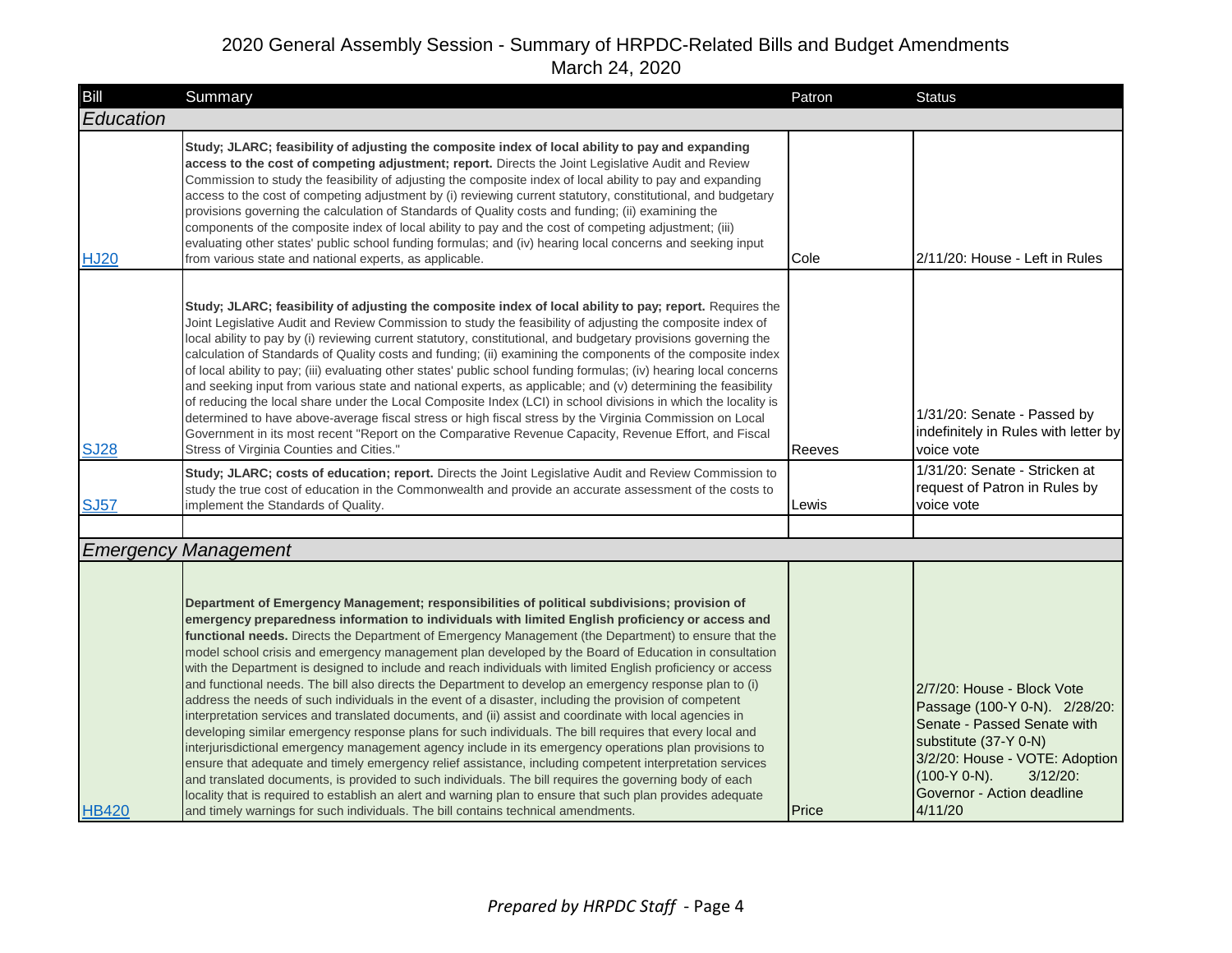| Bill               | Summary                                                                                                                                                                                                                                                                                                                                                                                                                                                                                                                                           | Patron        | <b>Status</b>                                                                                                                                                                                                                                                         |
|--------------------|---------------------------------------------------------------------------------------------------------------------------------------------------------------------------------------------------------------------------------------------------------------------------------------------------------------------------------------------------------------------------------------------------------------------------------------------------------------------------------------------------------------------------------------------------|---------------|-----------------------------------------------------------------------------------------------------------------------------------------------------------------------------------------------------------------------------------------------------------------------|
| <b>HB561</b>       | Statewide prioritization process; primary evacuation routes. Requires the Office of Intermodal Planning<br>to include in the results of screening candidate projects in the Six-Year Improvement Program whether such<br>projects are located on a primary evacuation route.                                                                                                                                                                                                                                                                      | <b>Brewer</b> | 2/7/20: House - VOTE: Passage<br>$(99-Y 1-N)$ .<br>3/4/20: Senate -<br>Passed (40-Y 0-N)<br>3/12/20: Governor - Action<br>deadline 4/11/20                                                                                                                            |
| <b>HB959</b>       | Establishing a resilience hub pilot program to assist vulnerable communities during emergency<br>situations. Directs the Department of Emergency Management to establish a two-year resilience hub pilot<br>program to assist vulnerable communities during emergency situations. The bill defines a "resilience hub" as<br>a simple combination of solar panels and batteries that ensures continuous power to a publicly accessible<br>building when severe weather events or other grid disruptions cause an electrical outage.                | Bourne        | 1/28/20: House - Continued to<br>2021 in L & C by voice vote                                                                                                                                                                                                          |
| <b>HB1560</b>      | Department of Transportation; primary evacuation routes. Directs the Virginia Department of<br>Transportation (the Department), in consultation with the Department of Emergency Management, to<br>develop, maintain, and make publicly available a map of primary evacuation routes in the Commonwealth.<br>The bill requires the Department to review the transportation infrastructure along such routes and submit a<br>report with such findings and any recommended improvements to the General Assembly at least once every<br>five years. | <b>Brewer</b> | 2/7/20: House - VOTE: Passage<br>(99-Y 0-N).<br>3/3/20: Senate -<br>Passed (40-Y 0-N)<br>3/12/20: Governor - Action<br>deadline 4/11/20                                                                                                                               |
| <b>SB1008</b>      | Emergency and disaster law; political subdivisions; emergency medical services. Provides that except<br>where a mutual aid arrangement for reciprocal assistance exists between localities, no locality shall prohibit<br>another locality from providing emergency medical services across local boundaries solely on the basis of<br>financial considerations.                                                                                                                                                                                  | Peake         | 1/28/20: Senate - Read third<br>time and passed Senate (40-Y 0-<br>$N$ ).<br>$2/24520$ :<br>House - Block Vote Passage<br>with amendments (100-Y 0-N)<br>2/27/20: Senate - Agreed to<br>House amendments (40-Y 0-N)<br>3/12/20: Governor - Action<br>deadline 4/11/20 |
|                    |                                                                                                                                                                                                                                                                                                                                                                                                                                                                                                                                                   |               |                                                                                                                                                                                                                                                                       |
| Energy/Environment |                                                                                                                                                                                                                                                                                                                                                                                                                                                                                                                                                   |               |                                                                                                                                                                                                                                                                       |
| <b>HB20</b>        | Virginia Alternative Energy and Coastal Protection Act. Directs the Department of Environmental Quality<br>to implement the final carbon trading regulation as approved by the State Air Pollution Control Board in order<br>to establish a carbon dioxide cap and trade program that limits and reduces the total carbon dioxide<br>emissions released by electric generation facilities and that complies with the Regional Greenhouse Gas<br>Initiative model rule.                                                                            | Lindsey       | 2/4/20: House - Incorporated by<br>Labor and Commerce (HB981 -<br>Herring) by voice vote                                                                                                                                                                              |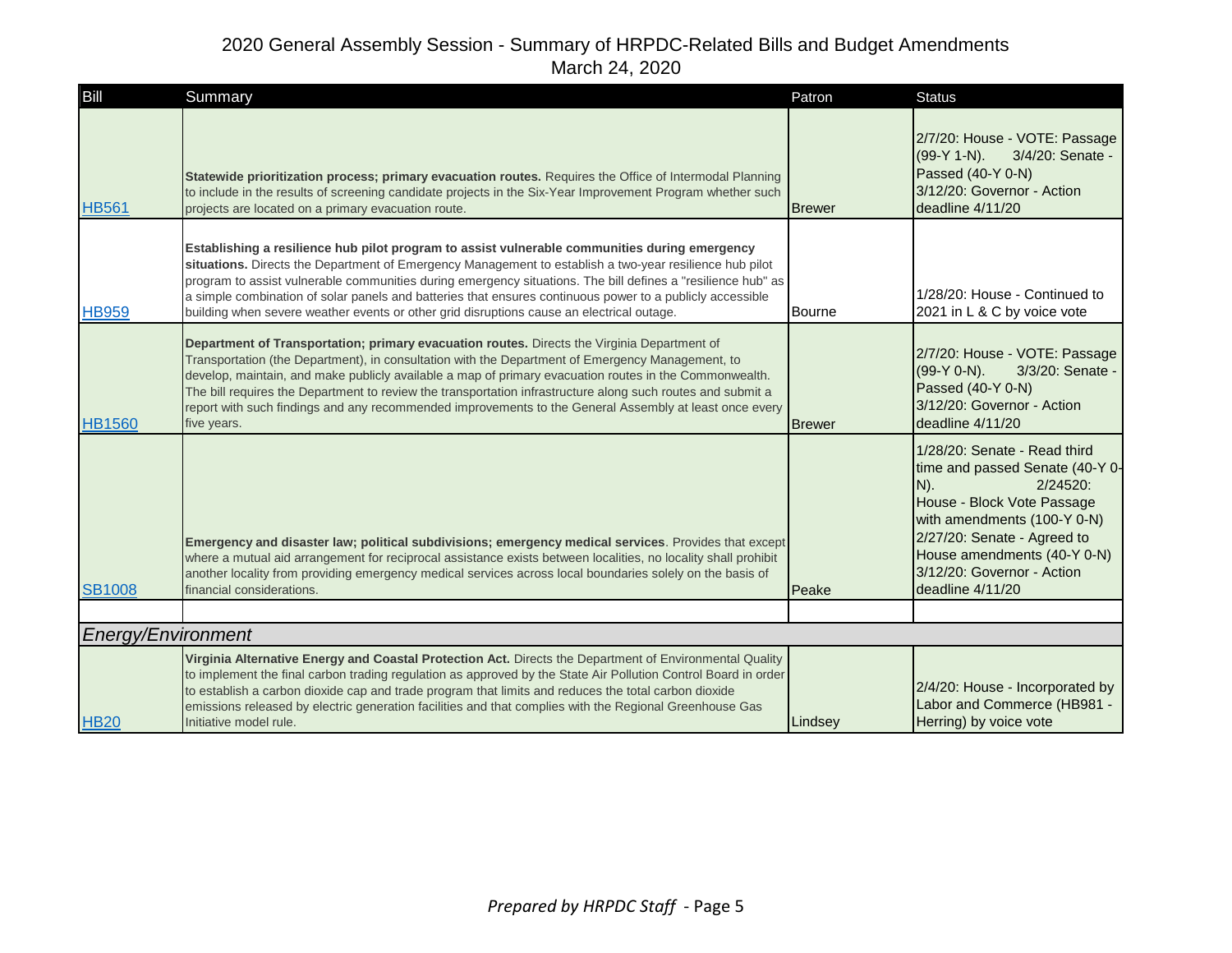| Bill         | Summary                                                                                                                                                                                                                                                                                                                                                                                                                                                                                                                                                                                                                                                                                                                                                                                                                                                                                                                                                                                         | Patron   | <b>Status</b>                                                                                                                                         |
|--------------|-------------------------------------------------------------------------------------------------------------------------------------------------------------------------------------------------------------------------------------------------------------------------------------------------------------------------------------------------------------------------------------------------------------------------------------------------------------------------------------------------------------------------------------------------------------------------------------------------------------------------------------------------------------------------------------------------------------------------------------------------------------------------------------------------------------------------------------------------------------------------------------------------------------------------------------------------------------------------------------------------|----------|-------------------------------------------------------------------------------------------------------------------------------------------------------|
| <b>HB77</b>  | Fossil fuel projects moratorium; clean energy mandates; civil penalties; Green New Deal<br>Act. Establishes a moratorium, effective January 1, 2021, on approval by any state agency or political<br>subdivision of any approval required for (i) electric generating facilities that generate fossil fuel energy<br>through the combustion of a fossil fuel resource; (ii) import or export terminals for fossil fuel resources; (iii)<br>certain maintenance activities relating to an import or export terminal for a fossil fuel resource; (iv) gathering<br>lines or pipelines for the transport of any fossil fuel resource that requires the use of eminent domain on<br>private property; (v) certain maintenance activities relating to such gathering lines or pipelines; (vi) refineries<br>of a fossil fuel resource; and (vii) exploration for any type of fossil fuel, unless preempted by applicable<br>federal law.                                                             | Rasoul   | 2/11/20: House - Left in<br>Appropriations                                                                                                            |
| <b>HB110</b> | Regional Greenhouse Gas Initiative; trading allowance reserve account; facilities with long-term<br>contracts. Provides that if the Commonwealth becomes a participant in the Regional Greenhouse Gas<br>Initiative or another carbon dioxide cap and trade program with an open auction of allowances, the<br>Department of Environmental Quality shall establish an allowance reserve account for any electric<br>generation facility that operates according to a long-term contract that was executed prior to May 16, 2017,<br>and prohibits the recovery of allowance costs. The bill provides that such a facility shall be allocated free<br>allowances from the reserve account sufficient to cover its annual compliance obligation for the duration of<br>the long-term contract.                                                                                                                                                                                                    | Ware     | 2/11/20: House - Left in Labor<br>and Commerce                                                                                                        |
| <b>HB205</b> | Small renewable energy projects; permit by rule process. Provides that any proposed wind energy<br>project with a project boundary located less than two miles from a jurisdictional boundary is not qualified for<br>a permit by rule from the Department of Environmental Quality.                                                                                                                                                                                                                                                                                                                                                                                                                                                                                                                                                                                                                                                                                                            | Campbell | 2/11/20: House - Left in Labor<br>and Commerce                                                                                                        |
| <b>HB234</b> | Division of Offshore Wind; established. Establishes the Division of Offshore Wind in the Department of<br>Mines, Minerals and Energy and gives it the following powers and duties: (i) to identify specific measures<br>that will facilitate the establishment of the Hampton Roads region as a wind industry hub for offshore wind<br>generation projects in state and federal waters off the United States coast; (ii) to coordinate state agencies'<br>activities related to offshore wind; (iii) to develop and implement a stakeholder engagement strategy that<br>identifies key groups, sets forth outreach objectives, and outlines a timeline for outreach and engagement;<br>(iv) to identify regulatory and other barriers to the deployment of offshore wind and attraction of offshore wind<br>supply chain businesses; and (v) to provide staff support for the Virginia Offshore Wind Development<br>Authority and facilitate fulfillment of the Authority's purpose and duties. | Mugler   | 2/7/20: House - Block Vote<br>Passage (100-Y 0-N).<br>2/27/20: Senate - Passed (39-Y<br>$1-N$<br>$3/12/20$ :<br>Governor - Action deadline<br>4/11/20 |
| <b>HB414</b> | Virginia Energy Plan; covenants regarding solar power; reasonable restrictions. Provides that a<br>restriction on solar energy collection devices is not reasonable if application of the restriction to a particular<br>proposal (i) increases the cost of installation of the solar energy collection device by five percent over the<br>projected cost of the initially proposed installation or (ii) reduces the energy production by the solar energy<br>collection device by 10 percent below the projected energy production of the initially proposed installation.<br>The owner shall provide documentation prepared by an independent solar panel design specialist that is<br>satisfactory to the community association to show that the restriction is not reasonable according to the<br>criteria established in the bill.                                                                                                                                                         | Delaney  | 2/3/20: House - VOTE: Passage<br>$(95-Y 4-N)$ .<br>2/28/20: Senate -<br>Passed (37-Y 0-N)<br>3/12/20: Governor - Action<br>deadline 4/11/20           |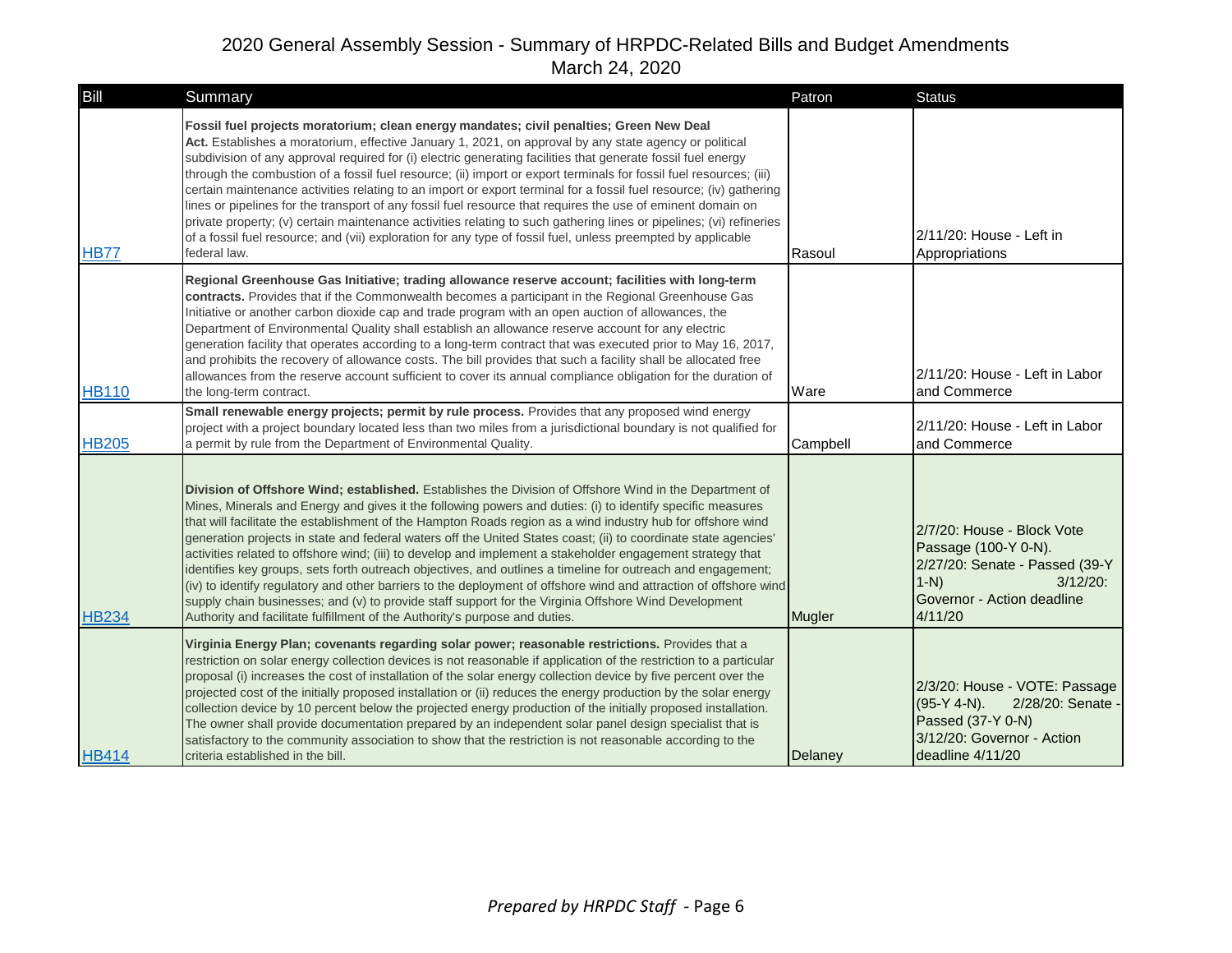| Bill         | Summary                                                                                                                                                                                                                                                                                                                                                                                                                                                                                                                                                                                                                                                                                                                                              | Patron          | <b>Status</b>                                                                                                                                                                                                                    |
|--------------|------------------------------------------------------------------------------------------------------------------------------------------------------------------------------------------------------------------------------------------------------------------------------------------------------------------------------------------------------------------------------------------------------------------------------------------------------------------------------------------------------------------------------------------------------------------------------------------------------------------------------------------------------------------------------------------------------------------------------------------------------|-----------------|----------------------------------------------------------------------------------------------------------------------------------------------------------------------------------------------------------------------------------|
| <b>HB525</b> | Greenhouse gas inventory. Directs the State Air Pollution Control Board to conduct a statewide inventory<br>of greenhouse gas (GHG) emissions from all sectors using methods developed by the Department of<br>Environmental Quality consistent with recommendations of the U.S. Environmental Protection Agency and<br>the U.N. Intergovernmental Panel on Climate Change. The bill requires the Board to include the inventory in<br>a currently required annual report by October 1, 2021, and to publish the inventory on the Department's<br>website, showing changes in GHG emissions relative to an estimated 2010 baseline.                                                                                                                  | Subramanyam     | 2/11/20: House - Left in<br>Appropriations                                                                                                                                                                                       |
| <b>HB528</b> | State Corporation Commission; retirement of coal fired or natural gas fired electric generation<br>facilities. Requires the State Corporation Commission to determine the amortization period for recovery of<br>any appropriate costs due to the early retirement of any coal-fired or natural gas-fired electric generation<br>facilities owned or operated by any Phase I or Phase II Utility. The bill requires the Commission, in making<br>such determination, to (i) perform an independent analysis of the remaining undepreciated capital costs; (ii)<br>establish a recovery period that best serves ratepayers; and (iii) allow for the recovery of any carrying costs<br>that the Commission, in its sole discretion, deems appropriate. | Subramanyam     | 2/11/20: House - VOTE:<br>Passage (55-Y 44-N).<br>$3/5/20$ :<br>Senate - Passed with<br>amendments (35-Y 5-N).<br>3/5/20: House - Adoption (50-Y<br>$43-N$<br>$3/17/20$ :<br>Governor - Action deadline<br>4/11/20               |
| <b>HB547</b> | Virginia Energy and Economy Transition Council established. Establishes the Virginia Energy and<br>Economy Transition Council, consisting of 30 members, to develop plans to assist the Commonwealth in<br>transitioning from the use of fossil fuel energy to renewable energy by 2050. The bill provides that the<br>Council sunsets on July 1, 2023.                                                                                                                                                                                                                                                                                                                                                                                              | Delaney         | 2/3/20: House - VOTE: Passage<br>3/2/20: Senate -<br>$(54-Y 45-N)$ .<br>Continued to 2021 in Finance<br>and Appropriations (15-Y 0-N)                                                                                            |
| <b>HB654</b> | Financing clean energy projects. Authorizes the Department of Mines, Minerals and Energy to sponsor a<br>statewide clean energy financing program. The Department shall engage a private entity through a<br>competitive selection process to develop and administer the program.                                                                                                                                                                                                                                                                                                                                                                                                                                                                    | Guy             | 2/6/20: House - VOTE: Passage<br>(75-Y 23-N).<br>2/27/20: Senate<br>- Passed (40-Y 0-N)<br>3/12/20: Governor - Action<br>deadline 4/11/20                                                                                        |
| <b>HB655</b> | Special exception for solar photovoltaic projects. Authorizes a locality to include reasonable regulations<br>and provisions in its zoning ordinance for a special exception for any solar photovoltaic (electric energy)<br>project. The bill authorizes the governing body of such locality to grant a condition that includes (i) dedication<br>of real property of substantial value or (ii) substantial cash payments for or construction of substantial public<br>improvements, the need for which is not generated solely by the granting of a conditional use permit, so long<br>as such proffered conditions are reasonably related to the project.                                                                                         | <b>Heretick</b> | 2/6/20: House - Block Vote<br>Passage (99-Y 0-N).<br>2/20/20: Senate - Passed with<br>substitute (39-Y 1-N).<br>2/24/20: House: Adoption (98-Y<br>$[0-N)$ .<br>$3/18/20$ :<br>Governor - Approved - Chapter<br>385 (eff. 7/1/20) |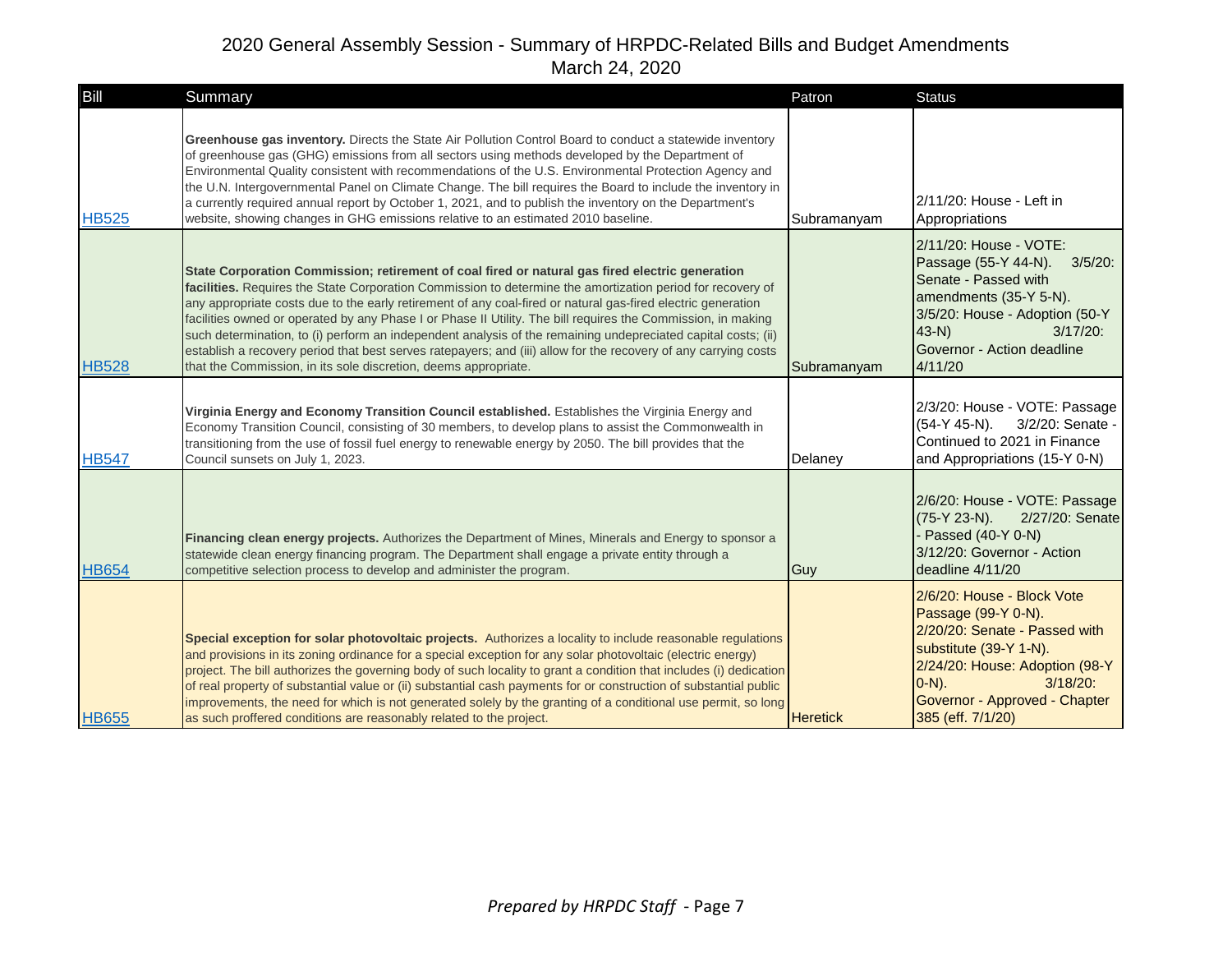| Bill         | Summary                                                                                                                                                                                                                                                                                                                                                                                                                                                                                                                                                                                                                                                                                                                                                                         | Patron          | <b>Status</b>                                                                                                                                                                                                                     |
|--------------|---------------------------------------------------------------------------------------------------------------------------------------------------------------------------------------------------------------------------------------------------------------------------------------------------------------------------------------------------------------------------------------------------------------------------------------------------------------------------------------------------------------------------------------------------------------------------------------------------------------------------------------------------------------------------------------------------------------------------------------------------------------------------------|-----------------|-----------------------------------------------------------------------------------------------------------------------------------------------------------------------------------------------------------------------------------|
| <b>HB656</b> | Solar energy projects; national standards. Authorizes a locality to include in its zoning ordinance<br>provisions to incorporate generally accepted national standards for the use of solar panels and battery<br>technologies for solar photovoltaic (electric energy) projects. This bill is identical to SB 875.                                                                                                                                                                                                                                                                                                                                                                                                                                                             | <b>Heretick</b> | 2/7/20: House - Block Vote<br>Passage (100-Y 0-N).<br>2/19/20: Senate - Passed with<br>amendments (39-Y 0-N).<br>2/21/20: House - Adoption (92-Y<br>$5-N$ ).<br>$3/12/20$ :<br>Governor - Approved - Chapter<br>312 (eff. 7/1/20) |
| <b>HB657</b> | <b>Comprehensive plan; solar facilities review.</b> Exempts a solar facility that is 150 megawatts or less from<br>the requirement that it be reviewed for substantial accord with a locality's comprehensive plan if the zoning<br>ordinance of the locality permits solar facilities with a conditional use permit and the locality waives the<br>requirement that solar facilities be reviewed.                                                                                                                                                                                                                                                                                                                                                                              | <b>Heretick</b> | 2/7/20: House - VOTE: Passage<br>(59-Y 41-N). 3/4/20: Senate -<br>Passed with substitute (26-Y 13-<br>N 1-A). 3/5/20: House -<br>Agreed to substitute (65-Y 32-N<br>1-A). 3/17/20: Governor -<br>Action deadline 4/11/20          |
| <b>HB706</b> | Offshore drilling; prohibition on leases; policy. Prohibits the granting of a lease, easement, or permit on<br>the beds of the coastal waters of the Commonwealth that would allow any infrastructure for conveying to<br>shore oil or gas produced from offshore drilling in the Outer Continental Shelf Planning Area and removes<br>any oil or gas lease granted on such beds from the mandate that such lease include a royalty payment<br>requirement. The bill removes policy statements supporting federal efforts to permit oil and gas development<br>50 miles or more off the Atlantic shoreline. This bill incorporates HB 1016 and is identical to SB 795.                                                                                                          | Keam            | 2/4/20: House - VOTE: Passage<br>$(64-Y 34-N)$ .<br>2/24/20: Senate<br>- Passed with amendment (23-Y<br>$17-N$ ).<br>2/26/20: House -<br>Adoption (60-Y 37-N).<br>3/12/20: Governor - Action<br>deadline 4/11/20                  |
| <b>HB714</b> | Virginia Energy Plan; Commonwealth Energy Policy. Adopts findings that climate change is an urgent<br>and pressing challenge for Virginia, that swift decarbonization and a transition to clean energy are required<br>to meet the urgency of the challenge, and that the Commonwealth will benefit from being a leader in<br>deploying a low-carbon energy economy. The measure states that the Commonwealth recognizes objectives<br>that will advance the health, welfare, and safety of Virginians. The measure also requires that the Virginia<br>Energy Plan identify actions consistent with the goals of achieving a net-zero carbon economy by 2045 and<br>include an inventory of all greenhouse gas emissions for the four years preceding the issuance of the Plan. | <b>IReid</b>    | 2/11/20: House - VOTE:<br>Passage (55-Y 45-N).<br>$3/5/20$ :<br>Senate - Passed with substitute<br>(21-Y 19-N).<br>$3/8/20$ :<br>Conference report agreed to by<br><b>House and Senate</b>                                        |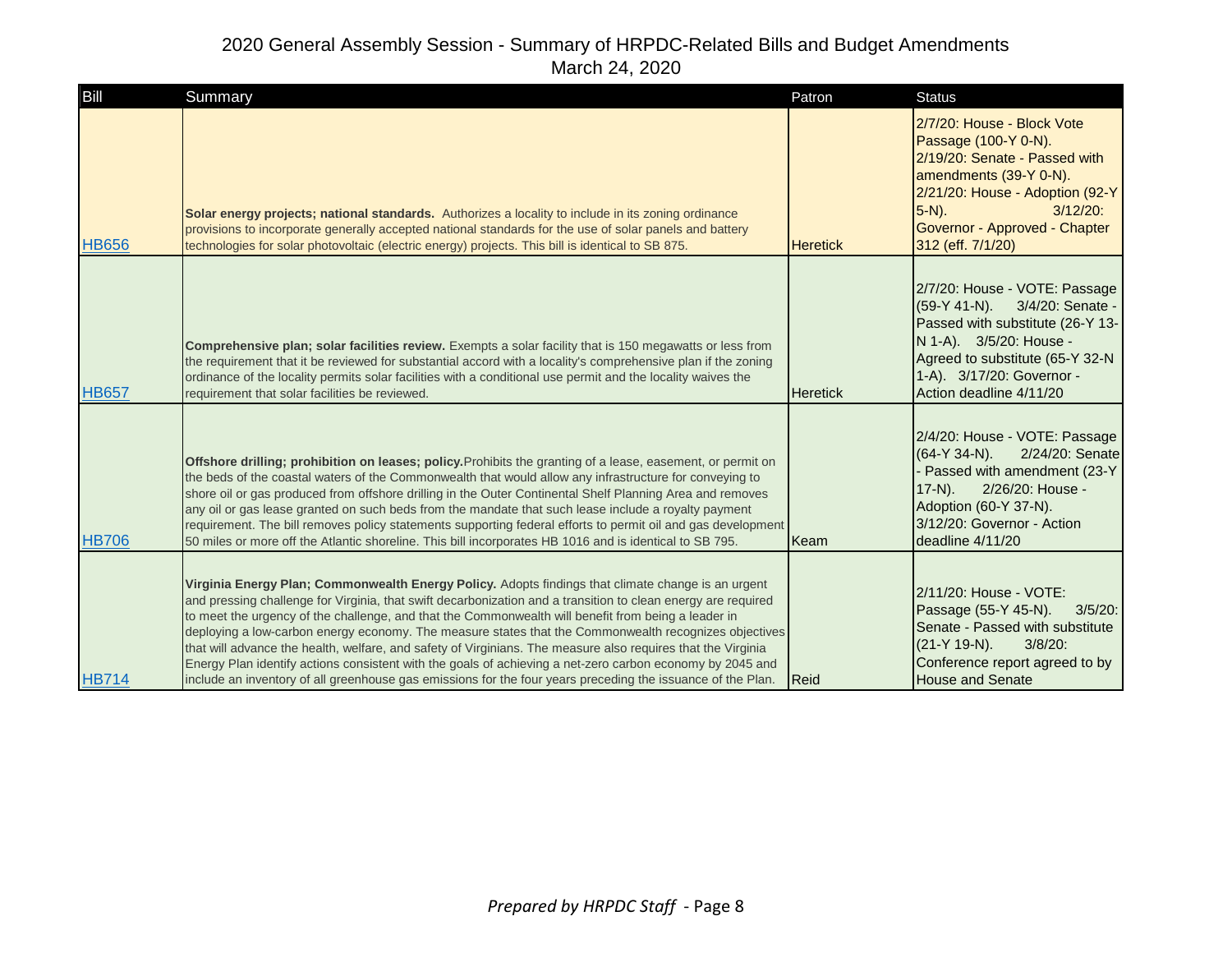| Bill          | Summary                                                                                                                                                                                                                                                                                                                                                                                                                                                                                                                                                                                                                                                                                                                                                                                                                                                                                                                                                                                                                                                                                                                                                                                                                                                                                                                                                                                                                                                                                                                                                                                                                                                                                                                                                                                                                                                                                                                                                                                                                                                                                                                                                                                                                                                                                                                      | Patron         | <b>Status</b>                                                                                                                                                                                                               |
|---------------|------------------------------------------------------------------------------------------------------------------------------------------------------------------------------------------------------------------------------------------------------------------------------------------------------------------------------------------------------------------------------------------------------------------------------------------------------------------------------------------------------------------------------------------------------------------------------------------------------------------------------------------------------------------------------------------------------------------------------------------------------------------------------------------------------------------------------------------------------------------------------------------------------------------------------------------------------------------------------------------------------------------------------------------------------------------------------------------------------------------------------------------------------------------------------------------------------------------------------------------------------------------------------------------------------------------------------------------------------------------------------------------------------------------------------------------------------------------------------------------------------------------------------------------------------------------------------------------------------------------------------------------------------------------------------------------------------------------------------------------------------------------------------------------------------------------------------------------------------------------------------------------------------------------------------------------------------------------------------------------------------------------------------------------------------------------------------------------------------------------------------------------------------------------------------------------------------------------------------------------------------------------------------------------------------------------------------|----------------|-----------------------------------------------------------------------------------------------------------------------------------------------------------------------------------------------------------------------------|
| <b>HB981</b>  | Clean Energy and Community Flood Preparedness Act; fund. Directs the Department of Environmental<br>Quality to incorporate into regulations previously adopted by the State Air Pollution Control Board certain<br>provisions establishing a carbon dioxide cap and trade program to reduce emissions released by electric<br>generation facilities. Such provisions are required to comply with the Regional Greenhouse Gas Initiative<br>model rule. The bill authorizes the Director of the Department of Environmental Quality to establish,<br>implement, and manage an auction program to sell allowances into a market-based trading program. The bill<br>requires revenues from the sale of carbon allowances, to the extent permitted by Article X, Section 7 of the<br>Constitution of Virginia, to be deposited in an interest-bearing account and to be distributed without further<br>appropriation (i) to the Virginia Community Flood Preparedness Fund; (ii) to the Department of Housing and<br>Community Development for low-income energy efficiency programs; (iii) for administrative expenses; and<br>(iv) to the Department of Housing and Community Development in partnership with the Department of Mines<br>Minerals and Energy to administer and implement low-income energy efficiency programs. The bill<br>authorizes any locality using moneys in the Fund to provide a loan for a project in a low-income geographic<br>area to forgive the principal of such loan, with the obligation of the locality to repay the loan remaining in<br>effect. The bill also provides that if the Governor seeks to include the Commonwealth as a full participate in<br>the Regional Greenhouse Gas Initiative, the regulations shall require certain purchasers shall be responsible<br>for obtaining allowances under certain agreements. The bill authorizes the costs of allowances to be<br>recovered by Phase I and Phase II utilities from ratepayers and continues the Virginia Shoreline Resiliency<br>Fund as the Virginia Community Flood Preparedness Fund for the purpose of creating a low-interest loan<br>program to help inland and coastal communities that are subject to recurrent or repetitive flooding. This bill<br>incorporates HB 20 and HB 1152 and is identical to SB 1027. | <b>Herring</b> | 2/11/20: House - VOTE:<br>Passage (53-Y 46-N).<br>2/26/20: Senate - Passed with<br>substitute (22-Y 18-N).<br>2/26/20: House - Agreed to<br>Senate substitute (50-Y 43-N)<br>3/12/20: Governor - Action<br>deadline 4/11/20 |
| <b>HB1016</b> | Offshore energy resources; moratorium on offshore oil and gas development. Prohibits any form of<br>leasing for purposes of exploration, development, or production of oil or gas in Virginia's territorial sea, which<br>encompasses the waters within three nautical miles wide adjacent to Virginia's coast. The measure prohibits<br>state agencies from leasing, or from authorizing or permitting the construction or location of a structure<br>upon, over, or under, any of the submerged and submersible lands within the limits of the territorial sea for<br>the exploration, development, or production of oil or gas. The measure also removes from the Virginia<br>Energy Plan provisions that state that it is the policy of the Commonwealth to support federal efforts to<br>determine the extent of oil and natural gas resources 50 miles or more off the Atlantic shoreline and to<br>permit the production and development of oil and natural gas resources 50 miles or more off the Atlantic<br>shoreline. This bill was incorporated into HB 706.<br>Solar and wind energy projects on previously developed project sites. Declares that the construction or<br>purchase by a public utility prior to January 1, 2024, of one or more solar or wind generation facilities located<br>on a previously developed project site in the Commonwealth having in the aggregate a rated capacity that<br>does not exceed 200 megawatts, or the purchase by a public utility of energy, capacity, and environmental                                                                                                                                                                                                                                                                                                                                                                                                                                                                                                                                                                                                                                                                                                                                                                                            | Guy            | 1/29/20: House - Incorporated<br>by ACNR (HB706 - Keam) by<br>voice vote<br>2/11/20: House - Block Vote<br>Passage (100-Y 0-N).<br>2/27/20: Senate - Passed (29-Y<br>$11-N$<br>$3/12/20$ :<br>Governor - Action deadline    |
| <b>HB1133</b> | attributes from such solar facilities owned by persons other than a public utility, is in the public interest.                                                                                                                                                                                                                                                                                                                                                                                                                                                                                                                                                                                                                                                                                                                                                                                                                                                                                                                                                                                                                                                                                                                                                                                                                                                                                                                                                                                                                                                                                                                                                                                                                                                                                                                                                                                                                                                                                                                                                                                                                                                                                                                                                                                                               | Jones          | 4/11/20                                                                                                                                                                                                                     |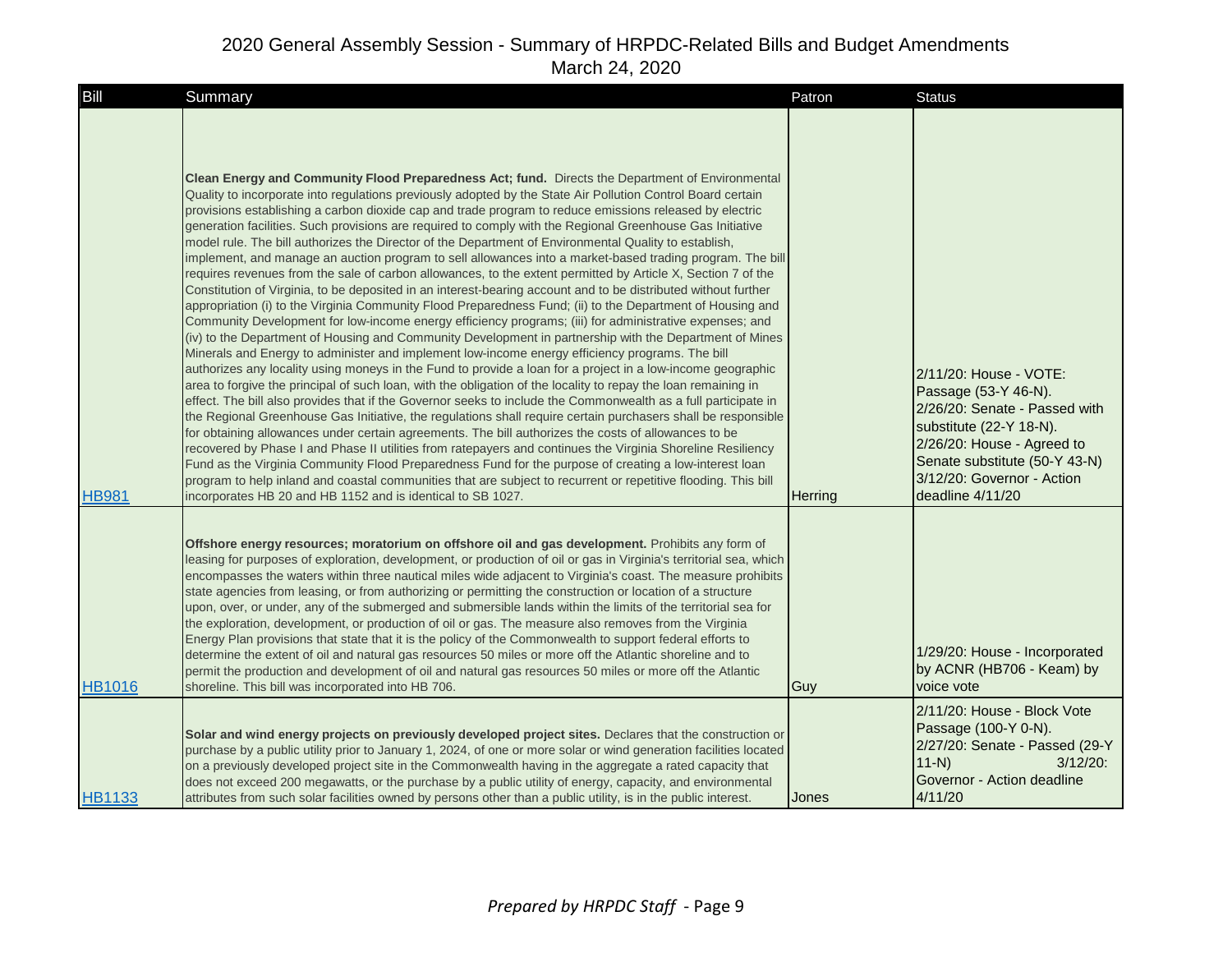| Bill          | Summary                                                                                                                                                                                                                                                                                                                                                                                                                                                                                                                                                                                                                                                                                                                                                                                                                                                                                                                                                                                                                                                                                                                                                                                                                                                                                                                                                                                                                                                                                                       | Patron       | <b>Status</b>                                                                                                                           |
|---------------|---------------------------------------------------------------------------------------------------------------------------------------------------------------------------------------------------------------------------------------------------------------------------------------------------------------------------------------------------------------------------------------------------------------------------------------------------------------------------------------------------------------------------------------------------------------------------------------------------------------------------------------------------------------------------------------------------------------------------------------------------------------------------------------------------------------------------------------------------------------------------------------------------------------------------------------------------------------------------------------------------------------------------------------------------------------------------------------------------------------------------------------------------------------------------------------------------------------------------------------------------------------------------------------------------------------------------------------------------------------------------------------------------------------------------------------------------------------------------------------------------------------|--------------|-----------------------------------------------------------------------------------------------------------------------------------------|
| <b>HB1152</b> | Regional Greenhouse Gas Initiative; Energy Efficiency Fund. Directs the Department of Environmental<br>Quality (DEQ) to implement the final carbon trading regulation as approved by the Air Pollution Control<br>Board providing for the establishment of a carbon dioxide cap and trade program. The measure directs the<br>Commonwealth to become a member of the Regional Greenhouse Gas Initiative (RGGI). Pursuant to the<br>Commonwealth's participation in the RGGI program, the Department shall seek to sell 100 percent of all<br>allowances issued each year through the allowance auction. The measure authorizes the Director of the<br>DEQ to establish, implement, and manage an auction program to sell allowances into a market-based<br>trading program consistent with the RGGI program. The measure establishes the Energy Efficiency Fund<br>and requires that all proceeds received from the sale of allowances conducted through the RGGI program<br>be paid into the state treasury and credited to the Fund. Not less than 50 percent of the proceeds received<br>from the sale of allowances shall be credited to an account to support energy efficiency programs, with at<br>least 20 percent of the proceeds being directed to low-income energy efficiency programs. Not more than<br>three percent of the proceeds shall be used to cover reasonable administrative expenses. The remaining<br>funds will revert to the general fund. This bill was incorporated into HB 981. | Lopez        | 2/4/20: House - Incorporated by<br>Labor and Commerce (HB981 -<br>Herring) by voice vote                                                |
| <b>HB1170</b> | Regional electric utility or transportation sector emissions programs; participation by<br>Commonwealth. Prohibits the Governor or any state agency or political subdivision from adopting any<br>regulation, rule, or guidance document that establishes or authorizes the Commonwealth to join or<br>participate in a regional program addressing emissions from the electric utility sector or transportation sector<br>unless the program requires that all of the proceeds from the sale of emissions allowances be returned to<br>customers in the Commonwealth.                                                                                                                                                                                                                                                                                                                                                                                                                                                                                                                                                                                                                                                                                                                                                                                                                                                                                                                                        | Poindexter   | 2/11/20: House - Left in ACNR                                                                                                           |
| <b>HB1303</b> | Nuclear energy; strategic plan. Directs the Department of Mines, Minerals and Energy, the Secretary of<br>Commerce and Trade, and the Secretary of Education to work in coordination with the Virginia Nuclear<br>Energy Consortium Authority and the Virginia Economic Development Partnership Authority to develop a<br>strategic plan for the role of nuclear energy in the Commonwealth's overall strategy for moving toward<br>renewable and carbon-free energy. The plan shall be completed by October 1, 2020, and updated every four<br>vears thereafter.                                                                                                                                                                                                                                                                                                                                                                                                                                                                                                                                                                                                                                                                                                                                                                                                                                                                                                                                             | <b>Hurst</b> | 2/11/20: House - VOTE:<br>Passage (97-Y 3-N).<br>3/5/20<br>Senate - Passed (40-Y 0-N)<br>3/17/20: Governor - Action<br>deadline 4/11/20 |
| <b>HB1628</b> | Regional Greenhouse Gas Initiative; prohibition on participation by Commonwealth. Prohibits the<br>Governor or any state agency from adopting any regulation establishing a carbon dioxide cap-and-trade<br>program or bringing about the participation by the Commonwealth in a regional market for the trading of<br>carbon dioxide allowances. The bill provides that the Commonwealth shall be allowed to participate in such a<br>cap-and-trade program if the House of Delegates and the Senate of Virginia each adopt a resolution by a<br>majority vote that specifically references and approves the regulatory text proposed for adoption by a state<br>agency.                                                                                                                                                                                                                                                                                                                                                                                                                                                                                                                                                                                                                                                                                                                                                                                                                                     | Poindexter   | 2/11/20: House - Left in Labor<br>and Commerce                                                                                          |
| <b>HJ61</b>   | Opposing the exploration and drilling for oil and gas off the coast of Virginia. Expresses the sense of<br>the General Assembly in recognizing the problem of exploration and drilling for oil and gas off the coast of<br>Virginia.                                                                                                                                                                                                                                                                                                                                                                                                                                                                                                                                                                                                                                                                                                                                                                                                                                                                                                                                                                                                                                                                                                                                                                                                                                                                          | Keam         | 1/31/20: House - Tabled in<br>Rules (18-Y 0-N)                                                                                          |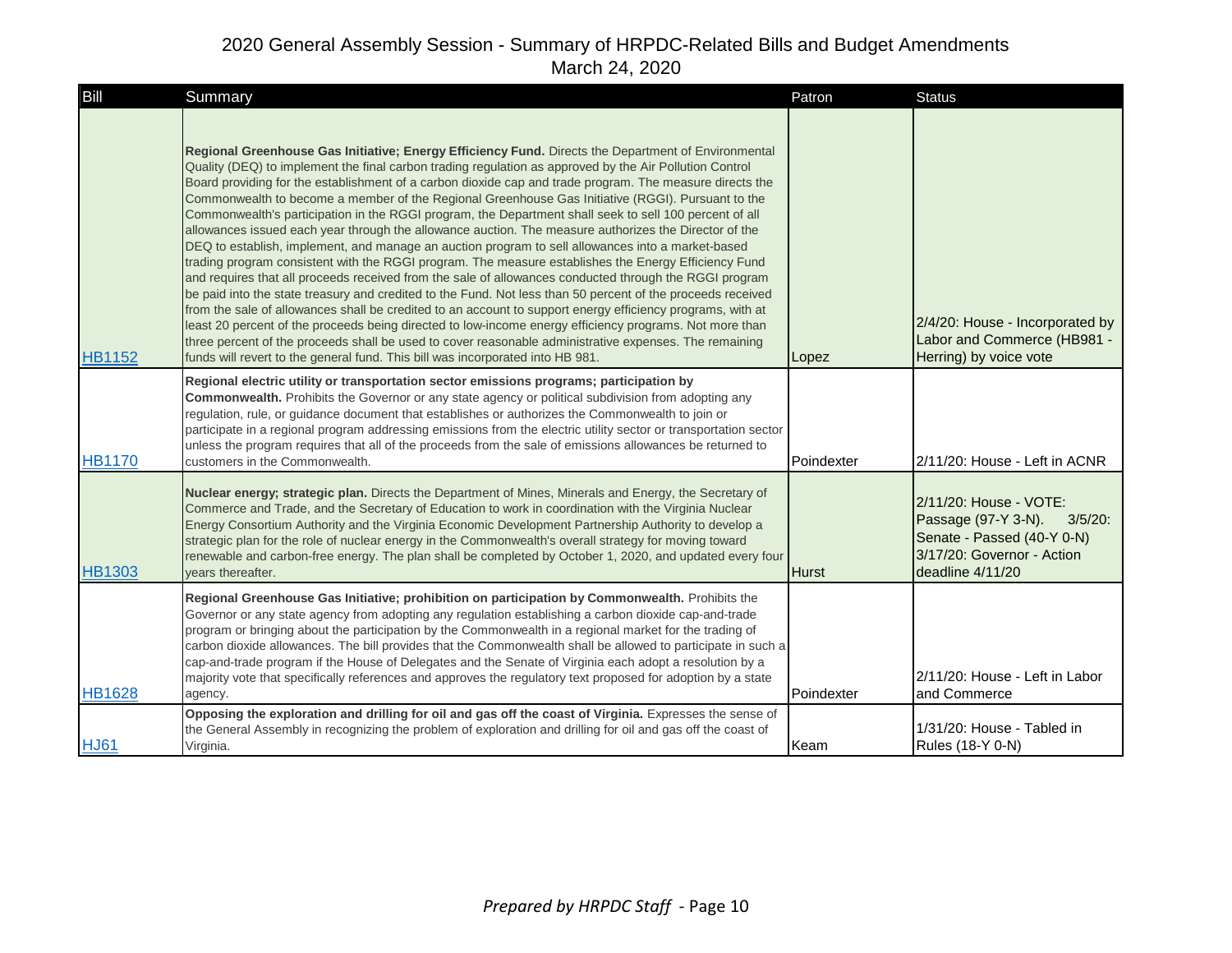| Bill         | Summary                                                                                                                                                                                                                                                                                                                                                                                                                                                                                                                                                                                                                                                                                                                                                                                                                                                                                                                                                                                                                                                                                                                                                                                                                                                                                                                                                                                                           | Patron        | <b>Status</b>                                                                                                                                                                                                                                               |
|--------------|-------------------------------------------------------------------------------------------------------------------------------------------------------------------------------------------------------------------------------------------------------------------------------------------------------------------------------------------------------------------------------------------------------------------------------------------------------------------------------------------------------------------------------------------------------------------------------------------------------------------------------------------------------------------------------------------------------------------------------------------------------------------------------------------------------------------------------------------------------------------------------------------------------------------------------------------------------------------------------------------------------------------------------------------------------------------------------------------------------------------------------------------------------------------------------------------------------------------------------------------------------------------------------------------------------------------------------------------------------------------------------------------------------------------|---------------|-------------------------------------------------------------------------------------------------------------------------------------------------------------------------------------------------------------------------------------------------------------|
| <b>SB94</b>  | Virginia Energy Plan; Commonwealth Energy Policy. States that the Commonwealth Energy Policy shall<br>include (i) ensure the adequate supply of natural gas necessary to ensure the reliability of the electricity<br>supply and the needs of businesses during the transition to renewable energy; (ii) establish greenhouse gas<br>emissions reduction standards across all sectors of Virginia's economy that target net-zero emissions<br>carbon by 2045; (iii) enact mandatory clean energy standards and overall strategies for reaching net-zero<br>carbon in the electric power sector by 2040; (iv) equitably incorporate requirements for technical, policy, and<br>economic analyses and assessments that recognize the unique attributes of different energy resources and<br>delivery systems to identify pathways to net-zero carbon that maximize Virginia's energy reliability and<br>resilience, economic development, and jobs; and (v) minimize the negative impacts of climate change and<br>the energy transition on economically disadvantaged or minority communities and prioritize investment in<br>these areas. The measure also requires that the Virginia Energy Plan identify actions consistent with the<br>goals of achieving a net-zero carbon economy by 2045 and include an inventory of all greenhouse gas<br>emissions for the four years preceding the issuance of the Plan. | Favola        | 1/24/20: Senate - Read third<br>time and passed (21-Y 18-N).<br>3/4/20: House - VOTE: Passage<br>with substitute (53-Y 45-N).<br>3/5/20: Senate - House<br>substitute rejected (2-Y 38-N).<br>3/8/20: Conference report<br>agreed to by House and Senate    |
| <b>SB549</b> | Nuclear energy; strategic plan. Directs the Department of Mines, Minerals and Energy, the Secretary of<br>Commerce and Trade, and the Secretary of Education to work in coordination with the Virginia Nuclear<br>Energy Consortium Authority and the Virginia Economic Development Partnership Authority to develop a<br>strategic plan for the role of nuclear energy as part of the Commonwealth's overall strategy for moving<br>toward renewable and carbon-free energy. The plan shall be completed by October 1, 2020, and updated<br>every four years thereafter.                                                                                                                                                                                                                                                                                                                                                                                                                                                                                                                                                                                                                                                                                                                                                                                                                                         | <b>Newman</b> | 1/24/20: Senate - Read third<br>time and passed (39-Y 0-N).<br>2/21/20: House - Block Vote<br>Passage with substitute (98-Y 0-<br>$2/25/20$ :<br>N)<br>Senate - Agreed to House<br>substitute (40-Y 0-N). 3/12/20:<br>Governor - Action deadline<br>4/11/20 |
| <b>SB795</b> | Offshore drilling; prohibition on leases; policy. Prohibits the granting of a lease, easement, or permit on<br>the beds of the coastal waters of the Commonwealth that would allow any infrastructure for conveying to<br>shore oil or gas produced from offshore drilling in the Outer Continental Shelf Planning Area and removes<br>any oil or gas lease granted on such beds from the mandate that such lease include a royalty payment<br>requirement. The bill removes policy statements supporting federal efforts to permit oil and gas development<br>50 miles or more off the Atlantic shoreline. This bill is identical to HB 706.                                                                                                                                                                                                                                                                                                                                                                                                                                                                                                                                                                                                                                                                                                                                                                     | Lewis         | 1/29/20: Senate - Passed<br>Senate (23-Y 17-N)<br>2/24/20: House - VOTE:<br>Passage with substitute (61-Y<br>$39-N$<br>$2/26/20$ :<br>Senate - Agreed to House<br>substitute (26-Y 14-N) 3/12/20:<br>Governor - Action deadline<br>4/11/20                  |
| <b>SB817</b> | Nuclear energy; considered a clean energy source. Provides that for the purposes of the Commonwealth<br>Energy Policy, in any clean energy initiative or carbon-free energy initiative undertaken, overseen, regulated,<br>or permitted by the Department of Mines, Minerals and Energy, Department, nuclear energy shall be<br>considered to be a clean energy source.                                                                                                                                                                                                                                                                                                                                                                                                                                                                                                                                                                                                                                                                                                                                                                                                                                                                                                                                                                                                                                           | Lewis         | 1/24/20: Senate - Read third<br>time and passed (39-Y 0-N).<br>2/27/20: House - VOTE:<br>Passage (65-Y 35).<br>3/12/20: Governor - Action<br>deadline 4/11/20                                                                                               |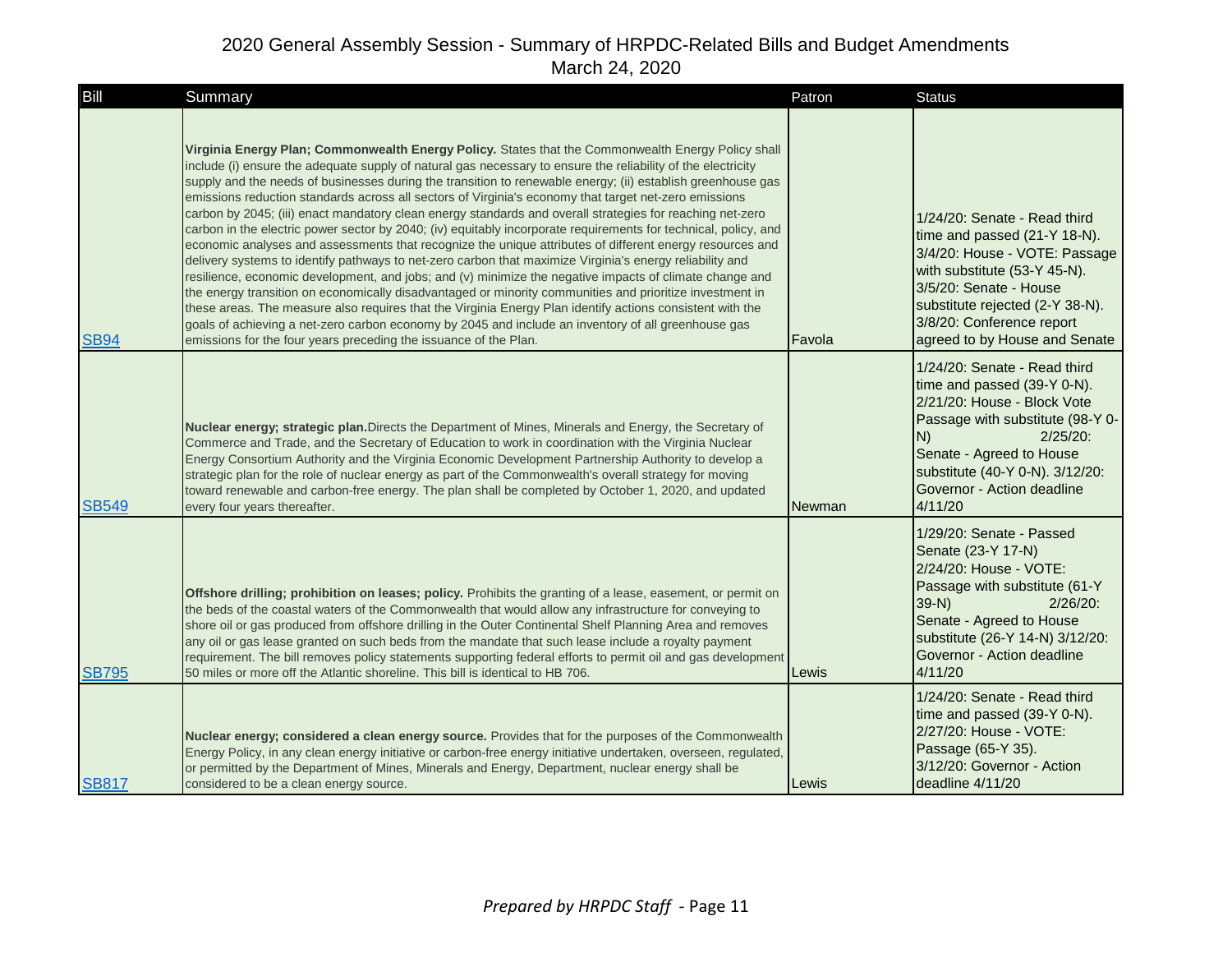| Carbon trading program; allocation of allowances; new facility. Directs the Air Pollution Control Board<br>(the Board) to allocate allowances for three years to any electric power generating facility that was permitted<br>prior to the June 26, 2019, effective date of the Board's carbon trading regulations. The bill requires an<br>accounting comparison to actual emissions at the end of the three-year period and the allocation of further                                                                                                                                                                                                                                                                                                                                                                                                                                                                                                                                                                                                                                                                                                                                                                                                                                                                                                                                                                                                                                                                                                                                                                                                                                                                                                                                                                                                                                                                                                                                                                                                                                                                                                | 2/6/20: Senate - Passed (27-Y<br>$13-N$<br>$2/27/20$ :<br>House - Stricken from docket by<br>Labor and Commerce (22-Y 0-<br>IN) |
|--------------------------------------------------------------------------------------------------------------------------------------------------------------------------------------------------------------------------------------------------------------------------------------------------------------------------------------------------------------------------------------------------------------------------------------------------------------------------------------------------------------------------------------------------------------------------------------------------------------------------------------------------------------------------------------------------------------------------------------------------------------------------------------------------------------------------------------------------------------------------------------------------------------------------------------------------------------------------------------------------------------------------------------------------------------------------------------------------------------------------------------------------------------------------------------------------------------------------------------------------------------------------------------------------------------------------------------------------------------------------------------------------------------------------------------------------------------------------------------------------------------------------------------------------------------------------------------------------------------------------------------------------------------------------------------------------------------------------------------------------------------------------------------------------------------------------------------------------------------------------------------------------------------------------------------------------------------------------------------------------------------------------------------------------------------------------------------------------------------------------------------------------------|---------------------------------------------------------------------------------------------------------------------------------|
| <b>SB992</b><br>Spruill<br>allowances pursuant to Board regulations thereafter.                                                                                                                                                                                                                                                                                                                                                                                                                                                                                                                                                                                                                                                                                                                                                                                                                                                                                                                                                                                                                                                                                                                                                                                                                                                                                                                                                                                                                                                                                                                                                                                                                                                                                                                                                                                                                                                                                                                                                                                                                                                                        |                                                                                                                                 |
| Electric utilities; offshore wind development. Provides that the construction or purchase by a public utility<br>of one or more offshore wind generation facilities located off the Commonwealth's Atlantic shoreline or in<br>federal waters and interconnected directly into the Commonwealth, with an aggregate capacity of up to<br>5,200 megawatts, is in the public interest. The measure provides that construction by Dominion Energy<br>Virginia of one or more new utility-owned and utility-operated generating facilities utilizing energy derived<br>from offshore wind and located off the Commonwealth's Atlantic shoreline, with an aggregate rated capacity<br>between 2,500 megawatts and 3,000 megawatts, along with electrical transmission or distribution facilities<br>associated therewith for interconnection is in the public interest. The measure provides that the State<br>Corporation Commission will determine the reasonableness and prudence of associated costs and will<br>presume such costs to be reasonable and prudent if certain criteria are met. The measure provides that<br>such costs shall be allocated to all customers of the utility in the Commonwealth as a non-bypassable<br>charge, irrespective of the generation supplier of any such customer except for low-income customers and<br>certain commercial and industrial customers. The measure requires the utility to (a) identify options for<br>utilizing local workers, (b) identify the economic development benefits of the project for the Commonwealth,<br>including capital investments and job creation; (c) consult with relevant governmental entities, including the<br>Commonwealth's Chief Workforce Development Officer and the Virginia Economic Development<br>Partnership, on opportunities to advance the Commonwealth's workforce and economic development goals,<br>including furtherance of apprenticeship and other workforce training programs; and (d) give priority to the<br><b>SB998</b><br>hiring of local workers, including workers from historically economically disadvantaged communities.<br><b>ILucas</b> | 2/11/20: Senate - Passed (29-Y<br>$11-N$ ).<br>$3/5/20$ :<br>House - Passed (54-Y 41-N)                                         |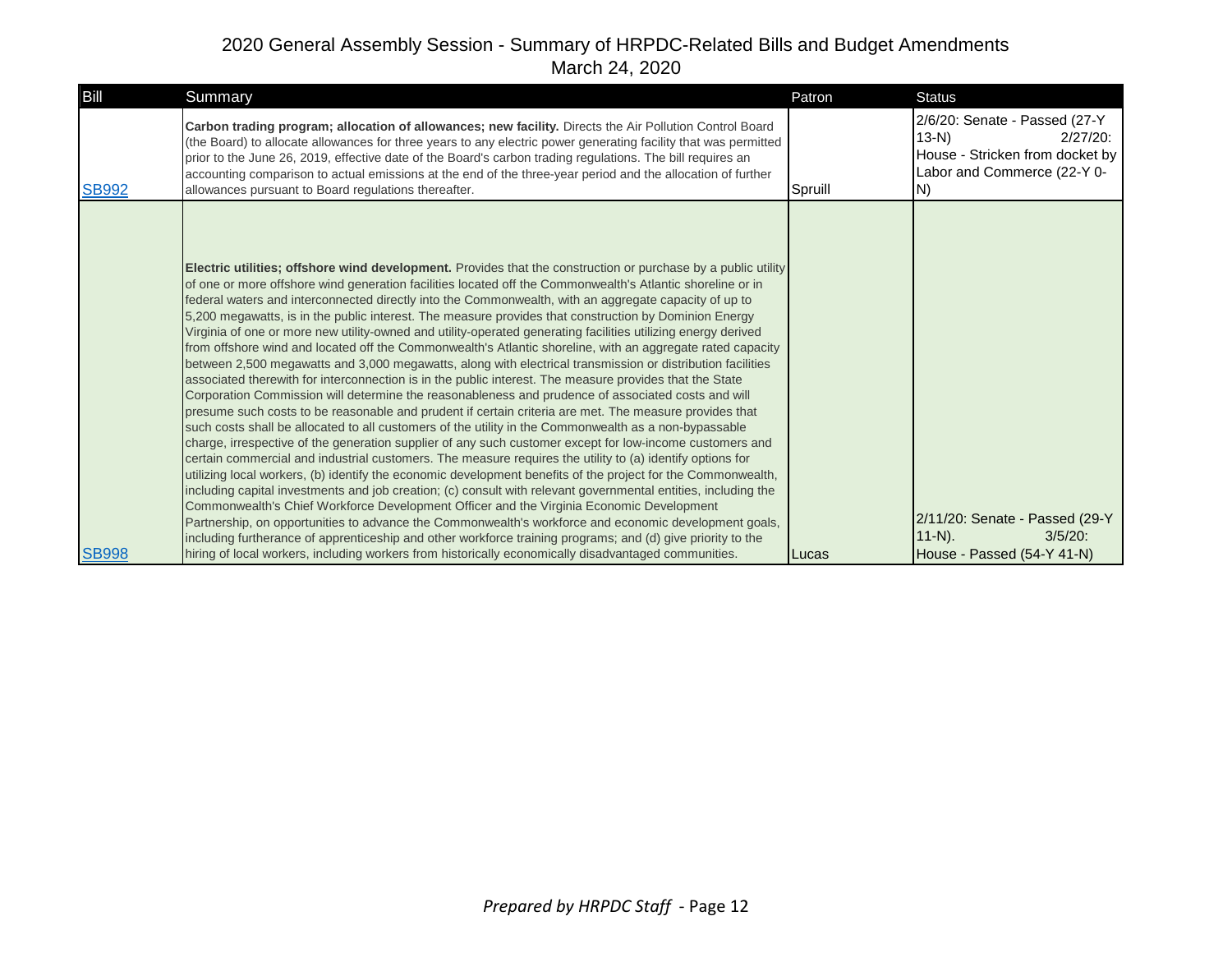| Bill                  | Summary                                                                                                                                                                                                                                                                                                                                                                                                                                                                                                                                                                                                                                                                                                                                                                                                                                                                                                                                                                                                                                                                                                                                                                                                                                                                                                                                                                                                                                                                                                                                                                                                                                                                                                                                                                                                                                                                                                                                                                                                                                                                                                                                                                                                                                                                                  | Patron  | <b>Status</b>                                                                                                                                                                                                                     |
|-----------------------|------------------------------------------------------------------------------------------------------------------------------------------------------------------------------------------------------------------------------------------------------------------------------------------------------------------------------------------------------------------------------------------------------------------------------------------------------------------------------------------------------------------------------------------------------------------------------------------------------------------------------------------------------------------------------------------------------------------------------------------------------------------------------------------------------------------------------------------------------------------------------------------------------------------------------------------------------------------------------------------------------------------------------------------------------------------------------------------------------------------------------------------------------------------------------------------------------------------------------------------------------------------------------------------------------------------------------------------------------------------------------------------------------------------------------------------------------------------------------------------------------------------------------------------------------------------------------------------------------------------------------------------------------------------------------------------------------------------------------------------------------------------------------------------------------------------------------------------------------------------------------------------------------------------------------------------------------------------------------------------------------------------------------------------------------------------------------------------------------------------------------------------------------------------------------------------------------------------------------------------------------------------------------------------|---------|-----------------------------------------------------------------------------------------------------------------------------------------------------------------------------------------------------------------------------------|
| <b>SB1027</b>         | Clean Energy and Community Flood Preparedness Act; fund. Directs the Department of Environmental<br>Quality to incorporate into regulations previously adopted by the State Air Pollution Control Board certain<br>provisions establishing a carbon dioxide cap and trade program to reduce emissions released by electric<br>generation facilities. Such provisions are required to comply with the Regional Greenhouse Gas Initiative<br>model rule. The bill authorizes the Director of the Department of Environmental Quality to establish,<br>implement, and manage an auction program to sell allowances into a market-based trading program. The bill<br>requires revenues from the sale of carbon allowances, to the extent permitted by Article X, Section 7 of the<br>Constitution of Virginia, to be deposited in an interest-bearing account and to be distributed without further<br>appropriation (i) to the Virginia Community Flood Preparedness Fund; (ii) to the Department of Housing and<br>Community Development for low-income energy efficiency programs; (iii) for administrative expenses; and<br>(iv) to the Department of Housing and Community Development in partnership with the Department of Mines<br>Minerals and Energy to administer and implement low-income energy efficiency programs. The bill<br>authorizes any locality using moneys in the Fund to provide a loan for a project in a low-income geographic<br>area to forgive the principal of such loan, with the obligation of the locality to repay the loan remaining in<br>effect. The bill also provides that if the Governor seeks to include the Commonwealth as a full participate in<br>the Regional Greenhouse Gas Initiative, the regulations shall require certain purchasers shall be responsible<br>for obtaining allowances under certain agreements. The bill authorizes the costs of allowances to be<br>recovered by Phase I and Phase II utilities from ratepayers and continues the Virginia Shoreline Resiliency<br>Fund as the Virginia Community Flood Preparedness Fund for the purpose of creating a low-interest loan<br>program to help inland and coastal communities that are subject to recurrent or repetitive flooding. This bill<br>is identical to HB 981. | Lewis   | 2/11/20: Senate - Passed (22-Y<br>$18-N$<br>$2/26/20$ :<br>House - VOTE: Passage with<br>substitute (51-Y 47-N).<br>2/26/20: Senate - Agreed to<br>House substitute (23-Y 17-N)<br>3/12/20: Governor - Action<br>deadline 4/11/20 |
| <b>SJ56</b>           | Offshore oil and gas drilling. Recognizes opposition to exploration and drilling for oil and gas off the coast<br>of Virginia.                                                                                                                                                                                                                                                                                                                                                                                                                                                                                                                                                                                                                                                                                                                                                                                                                                                                                                                                                                                                                                                                                                                                                                                                                                                                                                                                                                                                                                                                                                                                                                                                                                                                                                                                                                                                                                                                                                                                                                                                                                                                                                                                                           | Lewis   | 2/7/20: Senate - Passed by<br>indefinitely in Rules by voice<br>vote                                                                                                                                                              |
| HB30 125#1h           | Office of Offshore Wind. This amendment provides an additional \$112,500 from the general fund and one<br>position each year, bringing the total to \$387,500 from the general fund each year, to establish the Office of<br>Offshore Wind. The amendment also sets out the appropriation in a new paragraph, reflecting the total from<br>the general fund amounts each year.                                                                                                                                                                                                                                                                                                                                                                                                                                                                                                                                                                                                                                                                                                                                                                                                                                                                                                                                                                                                                                                                                                                                                                                                                                                                                                                                                                                                                                                                                                                                                                                                                                                                                                                                                                                                                                                                                                           |         | <b>Conference Report</b>                                                                                                                                                                                                          |
| <b>HB30</b><br>125#1h | Offshore Wind Master Plan. This amendment provides \$125,000 from the genral fund the second year to<br>support development of a Virginia Offshore Wind Master Plan, as would be required by House Bill 234.                                                                                                                                                                                                                                                                                                                                                                                                                                                                                                                                                                                                                                                                                                                                                                                                                                                                                                                                                                                                                                                                                                                                                                                                                                                                                                                                                                                                                                                                                                                                                                                                                                                                                                                                                                                                                                                                                                                                                                                                                                                                             | Mugler  | Member Request                                                                                                                                                                                                                    |
|                       | Green New Deal Act. This amendment provides \$575,000 from the general fund each year and five position<br>for DMME to implement a Climate Action Plan, as would be required by HB77. This amendment is a<br>HB30 125#3h placeholder until a final fiscal impact statement for the Bill can be provided.                                                                                                                                                                                                                                                                                                                                                                                                                                                                                                                                                                                                                                                                                                                                                                                                                                                                                                                                                                                                                                                                                                                                                                                                                                                                                                                                                                                                                                                                                                                                                                                                                                                                                                                                                                                                                                                                                                                                                                                 | Rasoul  | Member Request                                                                                                                                                                                                                    |
| HB30 125#6h           | Va Energy and Economy Transition Council. This amendment provides funding to support the Virginia<br>Energy and Economy Transition Council established pursuant to House Bill 547, 2020 Session of the<br>General Assembly.                                                                                                                                                                                                                                                                                                                                                                                                                                                                                                                                                                                                                                                                                                                                                                                                                                                                                                                                                                                                                                                                                                                                                                                                                                                                                                                                                                                                                                                                                                                                                                                                                                                                                                                                                                                                                                                                                                                                                                                                                                                              | Delaney | Member Request                                                                                                                                                                                                                    |
| SB30 378#1s           | Greenhouse Gas Inventory. This amendment provides funds to the Department of Environmental Quality<br>to development and conduct the Greenhouse Gas Inventory required under SB 94 of the 2020 General<br>Assembly.                                                                                                                                                                                                                                                                                                                                                                                                                                                                                                                                                                                                                                                                                                                                                                                                                                                                                                                                                                                                                                                                                                                                                                                                                                                                                                                                                                                                                                                                                                                                                                                                                                                                                                                                                                                                                                                                                                                                                                                                                                                                      | Favola  | Member Request                                                                                                                                                                                                                    |
|                       |                                                                                                                                                                                                                                                                                                                                                                                                                                                                                                                                                                                                                                                                                                                                                                                                                                                                                                                                                                                                                                                                                                                                                                                                                                                                                                                                                                                                                                                                                                                                                                                                                                                                                                                                                                                                                                                                                                                                                                                                                                                                                                                                                                                                                                                                                          |         |                                                                                                                                                                                                                                   |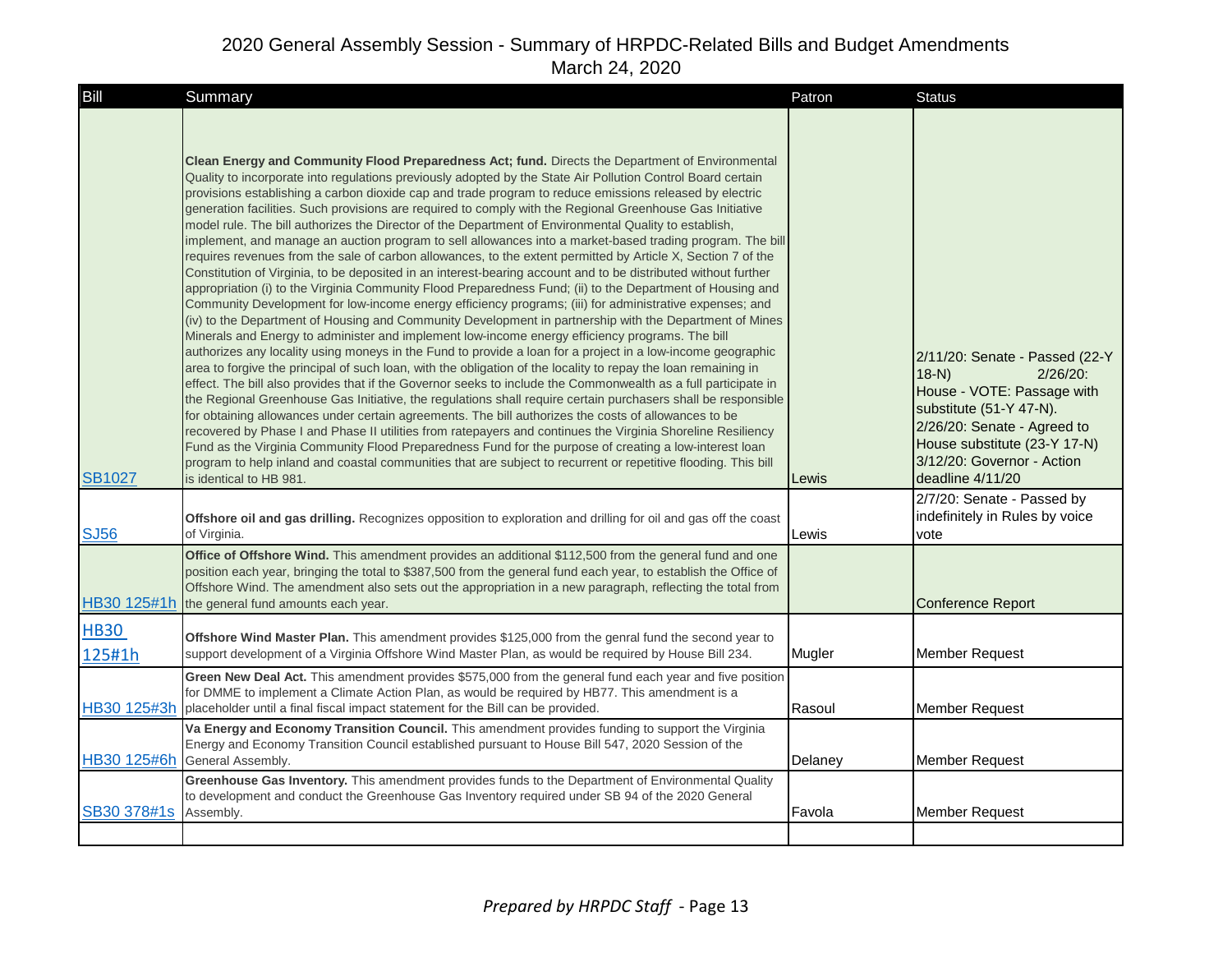| Bill         | Summary                                                                                                                                                                                                                                                                                                                                                                                                                                                                                                                                                                                                                                                                                                                                                                                                                                                                                                                                                                                                                         | Patron  | <b>Status</b>                                                                                                                                                         |
|--------------|---------------------------------------------------------------------------------------------------------------------------------------------------------------------------------------------------------------------------------------------------------------------------------------------------------------------------------------------------------------------------------------------------------------------------------------------------------------------------------------------------------------------------------------------------------------------------------------------------------------------------------------------------------------------------------------------------------------------------------------------------------------------------------------------------------------------------------------------------------------------------------------------------------------------------------------------------------------------------------------------------------------------------------|---------|-----------------------------------------------------------------------------------------------------------------------------------------------------------------------|
| Military     |                                                                                                                                                                                                                                                                                                                                                                                                                                                                                                                                                                                                                                                                                                                                                                                                                                                                                                                                                                                                                                 |         |                                                                                                                                                                       |
| HB30 462#1h  | V-CAMP Program. This amendment requires the Secretary of Veterans and Defense Affairs to implement<br>and operate the V-CAMP Program, which would provide assistance to localities with military facilities for<br>projects addressing issues other than encroachment. This amendment also provides \$5.0 million each year<br>from the general fund for the Secretary to operate the program.                                                                                                                                                                                                                                                                                                                                                                                                                                                                                                                                                                                                                                  | Jones   | <b>Member Request</b>                                                                                                                                                 |
| HB30 462#2h  | Ft. Eustis Encroachment. This amendment provides \$375,000 the first year from the general fund for<br>encroachment mitigation activities in the vicinity of Fort Eustis.                                                                                                                                                                                                                                                                                                                                                                                                                                                                                                                                                                                                                                                                                                                                                                                                                                                       | Mullin  | <b>Member Request</b>                                                                                                                                                 |
| SB30 462#1s  | Fort Eustis Gate. This amendment provides funds for encroachment mitigation activities in the vicinity of<br>Fort Eustis to match funding that will be provided by the City of Newport News.                                                                                                                                                                                                                                                                                                                                                                                                                                                                                                                                                                                                                                                                                                                                                                                                                                    | Locke   | <b>Member Request</b>                                                                                                                                                 |
|              |                                                                                                                                                                                                                                                                                                                                                                                                                                                                                                                                                                                                                                                                                                                                                                                                                                                                                                                                                                                                                                 |         |                                                                                                                                                                       |
| Recycling    |                                                                                                                                                                                                                                                                                                                                                                                                                                                                                                                                                                                                                                                                                                                                                                                                                                                                                                                                                                                                                                 |         |                                                                                                                                                                       |
| <b>SB590</b> | Advanced recycling; incentives in income tax, sales tax, and machinery and tools tax. Postpones from<br>2020 to 2025 the sunset date of the income tax credit for purchase of equipment for processing recyclable<br>materials. Starting in taxable year 2020, the bill makes eligible for the credit purchases of equipment used in<br>advanced recycling, defined in the bill. The bill provides that certain machinery, tools, and materials used in<br>advanced recycling shall be exempt from sales tax. Starting in taxable year 2021, the bill provides that such<br>machinery, tools, and materials shall be segregated and classified as machinery and tools, which are taxed<br>at a lower rate than the generally applicable personal property tax rate. This bill incorporates SB 789.                                                                                                                                                                                                                              | Hanger  | 2/5/20: Senate - Read third time<br>and passed Senate (40-Y 0-N).<br>2/24/20: House - VOTE:<br>Passage (87-Y 12-N).<br>3/10/20: Governor - Action<br>deadline 4/11/20 |
| <b>SB591</b> | Economic development incentives for gasification facilities and pyrolysis facilities. The bill provides<br>that gasification facilities and pyrolysis facilities, defined in the bill, shall be eligible for grants from the<br>Commonwealth's Development Opportunity Fund under the minimum investment and job creation criteria for<br>grants from the Fund, which under current law are a \$1.5 million investment and 15 new jobs.                                                                                                                                                                                                                                                                                                                                                                                                                                                                                                                                                                                         | Hanger  | 2/3/20: Senate - Read third time<br>and passed (40-Y 0-N). 3/3/20:<br>House - Left in Appropriations                                                                  |
|              |                                                                                                                                                                                                                                                                                                                                                                                                                                                                                                                                                                                                                                                                                                                                                                                                                                                                                                                                                                                                                                 |         |                                                                                                                                                                       |
|              | <b>Water Resources: Flooding and Resiliency</b>                                                                                                                                                                                                                                                                                                                                                                                                                                                                                                                                                                                                                                                                                                                                                                                                                                                                                                                                                                                 |         |                                                                                                                                                                       |
| <b>HB22</b>  | Virginia Shoreline Resiliency Fund; grant program. Continues the Virginia Shoreline Resiliency Fund as<br>the Virginia Community Flood Preparedness Fund (the Fund), directs the Department of Conservation and<br>Recreation to administer the Fund, and authorizes localities to lend or grant money from the Fund to<br>implement flood prevention and protection projects and studies. The bill requires that at least 25 percent of<br>the money disbursed from the Fund each year be used for projects in low-income geographic areas. The<br>measure also authorizes any locality to forgive the principal of a loan it grants in a low-income geographic<br>area so long as the total amount of loans forgiven by all localities does not exceed 30 percent of the amount<br>appropriated to the Fund during the fiscal year. The bill provides that any locality that forgives such a loan<br>remains obligated to pay the principal to the Commonwealth. This bill incorporates HB 751 and is identical to<br>SB 320. | Lindsey | 2/11/20: House - Block Vote<br>Passage (99-Y 0-N). 2/27/20:<br>Senate - Passed (39-Y 1-N)<br>3/12/20: Governor - Action<br>deadline 4/11/20                           |
| <b>HB24</b>  | Hurricane and Flooding Risk Reduction and Bond Rating Protection Act of 2020; report. Establishes<br>the Hurricane and Flooding Risk Reduction and Bond Rating Protection Act of 2020, which establishes the<br>Commonwealth of Virginia as a nonfederal sponsor of hurricane and flooding risk reduction projects.                                                                                                                                                                                                                                                                                                                                                                                                                                                                                                                                                                                                                                                                                                             | Lindsey | 2/11/20: House - Left in ACNR                                                                                                                                         |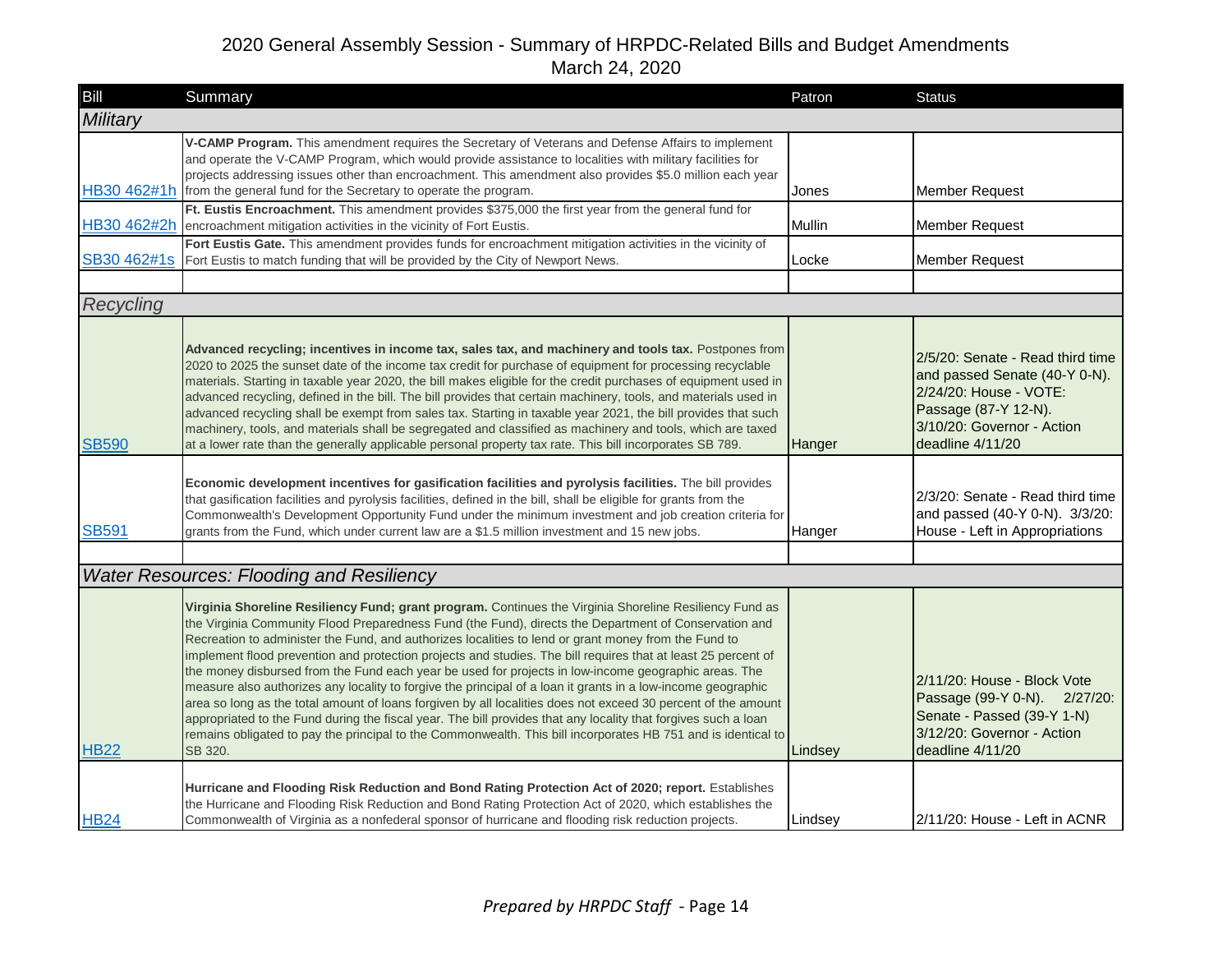| Bill          | Summary                                                                                                                                                                                                                                                                                                                                                                                                                                                                                                                                                                                                                                                                                                                                                                                                                                         | Patron         | <b>Status</b>                                                                                                                                                 |
|---------------|-------------------------------------------------------------------------------------------------------------------------------------------------------------------------------------------------------------------------------------------------------------------------------------------------------------------------------------------------------------------------------------------------------------------------------------------------------------------------------------------------------------------------------------------------------------------------------------------------------------------------------------------------------------------------------------------------------------------------------------------------------------------------------------------------------------------------------------------------|----------------|---------------------------------------------------------------------------------------------------------------------------------------------------------------|
| <b>HB382</b>  | Virginia Shoreline Resiliency Fund; grant program. Changes the Virginia Shoreline Resiliency Fund (the<br>Fund) from a lending program to a grant program. The bill directs the Fund to grant money to localities to<br>enable them to offer cost-sharing programs to help residents and businesses that are subject to recurrent<br>flooding.                                                                                                                                                                                                                                                                                                                                                                                                                                                                                                  | Convirs-Fowler | 2/11/20: House - Left in ACNR                                                                                                                                 |
| <b>HB389</b>  | Hurricane and Flooding Risk Reduction and Bond Rating Protection Act of 2020; report. Establishes<br>the Hurricane and Flooding Risk Reduction and Bond Rating Protection Act of 2020, which establishes the<br>Commonwealth of Virginia as a nonfederal sponsor of hurricane and flooding risk reduction projects.                                                                                                                                                                                                                                                                                                                                                                                                                                                                                                                             | <b>Miyares</b> | 2/5/20: House - Continued to<br>2021 in ACNR by voice vote                                                                                                    |
| <b>HB672</b>  | State, regional, and local planning; climate change. Establishes a policy of the Commonwealth to<br>prevent and to minimize actions that contribute to the detrimental effects of climate change in the<br>Commonwealth. The bill requires any state agency to examine any new regulation in furtherance of this<br>policy. The bill requires local and regional planning commissions to consider the impacts from and causes of<br>climate change in adopting a comprehensive plan, regional strategic plan, or zoning ordinance.                                                                                                                                                                                                                                                                                                              | Willett        | 2/6/20: House - VOTE: Passage<br>$(55-Y 44-N)$ .<br>2/25/20: Senate<br>Continued to 2021 in ACNR (15-<br>$Y$ 0-N)                                             |
| <b>HB751</b>  | Virginia Community Flood Preparedness Fund; low-income loans; forgiveness of<br>principal. Continues the Virginia Shoreline Resiliency Fund as the Virginia Community Flood Preparedness<br>Fund for the purpose of creating a low-interest loan program to help inland and coastal communities that are<br>subject to recurrent flooding. Moneys from the Fund may be used to mitigate future flood damage, with<br>priority given to projects that implement community-scale mitigation activities or use nature-based solutions.<br>Any locality using moneys from the Fund to provide loans may also forgive the principal of such loans, with<br>the total amount of loans forgiven by all localities not to exceed 30 percent of the total amount appropriated<br>to the Fund in that fiscal year. This bill was incorporated into HB 22. | Jones          | 2/7/20: House - Incorporated by<br>Appropriations (HB22-Lindsey)<br>by voice vote                                                                             |
| <b>HB794</b>  | Flood Insurance Fund; low-income Virginians. Creates a Flood Insurance Fund and directs the<br>Executive Director of the Board of Directors of the Virginia Resources Authority to establish a program to<br>use the Fund to subsidize the purchase of flood insurance by low-income Virginians. Such program shall<br>include an application process, application guidelines, and a ranking system that prioritizes the use of the<br>Fund to support the purchase of flood insurance in the most flood-prone areas.                                                                                                                                                                                                                                                                                                                           | Askew          | 2/5/20: House - Continued to<br>2021 in Appropriations by voice<br>vote                                                                                       |
| <b>HB998</b>  | Adoption of flood plain ordinances. Provides that any locality may by ordinance regulate the activity on,<br>use of, or development of a flood plain in a manner consistent with any state or federal flood plain<br>management programs and requirements.                                                                                                                                                                                                                                                                                                                                                                                                                                                                                                                                                                                      | <b>Hayes</b>   | 2/6/20: House - VOTE: Passage<br>$(99-Y 0-N)$ .<br>2/19/20: Senate<br>Passed Senate (39-Y 0-N).<br>3/4/20: Governor - Approved -<br>Chapter 166 (eff. 7/1/20) |
| <b>HB1005</b> | Housing; Uniform Statewide Building Code; exceptions, provisions, and modifications; local<br>disaster resilience measures. Clarifies that the Uniform Statewide Building Code (USBC) does not<br>supersede (i) local flood plan regulations adopted as a condition of participation in the Community Rating<br>System and (ii) measures adopted by local ordinance to make buildings resilient to foreseeable harm from<br>recurrent flooding, coastal storms, sea level rise, and other similar threats to the health, safety, and general<br>welfare of the locality and its residents. The bill also adds resilience and hazard risk reduction to the<br>recognized standards that should be consistent with the USBC's provisions and modifications.                                                                                       | Mullin         | 2/6/20: House - Stricken from<br>docket by General Laws (21-Y 0-<br>N)                                                                                        |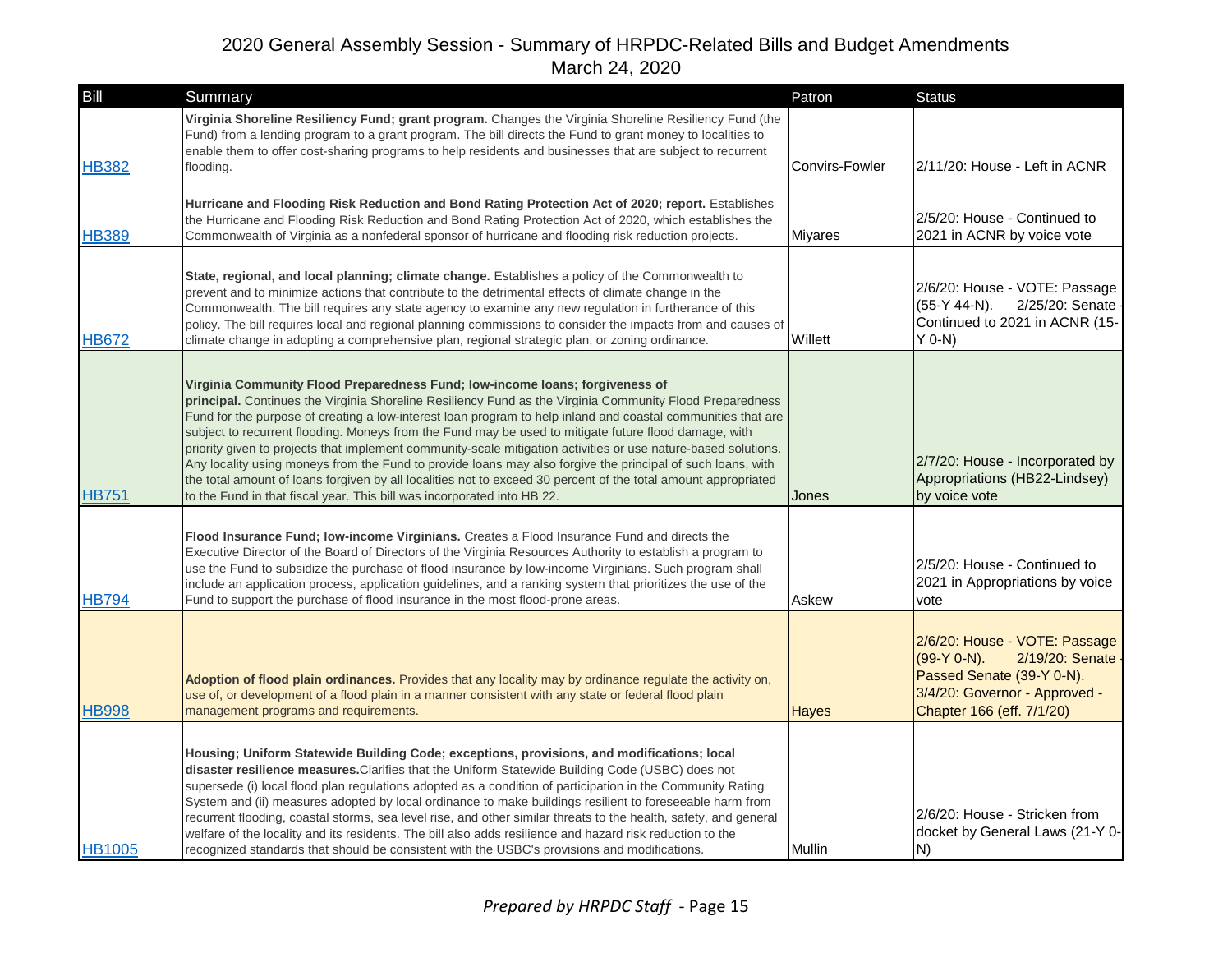| Bill          | Summary                                                                                                                                                                                                                                                                                                                                                                                                                                                                                                                                                                                                                                                                                                                                                                                                                                                                                                                                                                          | Patron        | <b>Status</b>                                                                                                                                                                                                     |
|---------------|----------------------------------------------------------------------------------------------------------------------------------------------------------------------------------------------------------------------------------------------------------------------------------------------------------------------------------------------------------------------------------------------------------------------------------------------------------------------------------------------------------------------------------------------------------------------------------------------------------------------------------------------------------------------------------------------------------------------------------------------------------------------------------------------------------------------------------------------------------------------------------------------------------------------------------------------------------------------------------|---------------|-------------------------------------------------------------------------------------------------------------------------------------------------------------------------------------------------------------------|
| <b>HB1217</b> | Department of Transportation; at-risk infrastructure; report. Directs the Department of Transportation, in<br>collaboration with the Commonwealth Center for Recurrent Flooding Resiliency, to (i) identify roads and<br>bridges at risk of deterioration due to flooding in Northern Virginia; (ii) develop recommendations for<br>managing such assets; and (iii) report its findings and recommendations to the Chairs of the House and<br>Senate Committees on Transportation by the start of the 2022 General Assembly Session.                                                                                                                                                                                                                                                                                                                                                                                                                                             | Tran          | 2/4/20: House - VOTE: Passage<br>(60-Y 38-N). 3/4/20: Senate -<br>Passed with amendment (39-Y 1-<br>3/4/20: House: Adoption<br>N).<br>$(60-Y 36-N)$<br>3/12/20: Governor - Action<br>deadline 4/11/20             |
| <b>HB1313</b> | Chief Resiliency Officer. Directs the Governor to designate a Chief Resilience Officer to serve as the<br>primary coordinator of resilience and adaptation initiatives in Virginia and as the primary point of contact<br>regarding issues related to resilience and recurrent flooding. The bill directs the Chief Resilience Officer, in<br>consultation with the Special Assistant to the Governor for Coastal Adaptation and Protection, to identify and<br>monitor areas at the greatest risk from recurrent flooding; review and comment on plans for the construction<br>or substantial reinforcement of a substantial flood defense or catchment area, at the request of the locality<br>containing such defense or area; and initiate and assist with the pursuit of funding for resilience initiatives.<br>The bill also expands the list of programs with which localities and the Commonwealth are required to<br>coordinate as part of their flood control efforts. | <b>Hodges</b> | 2/11/20: House - Block Vote<br>Passage (99-Y 0-N). 2/28/20:<br>Senate - Passed with<br>amendment (34-Y 3-N).<br>3/2/20: House - Adoption (98-Y<br>$(0-N)$<br>$3/12/20$ :<br>Governor - Action deadline<br>4/11/20 |
| <b>HB1314</b> | Chief Resiliency Officer. Directs the Secretary of Public Safety and Homeland Security to designate a<br>Chief Resiliency Officer. The Chief Resiliency Officer, who shall hold no other position, shall serve as the<br>primary coordinator of resilience and adaptation initiatives in Virginia and as the primary point of contact<br>regarding issues related to resilience and recurrent flooding. The bill adds the Chief Resiliency Officer as a<br>member of the Secure and Resilient Commonwealth Panel                                                                                                                                                                                                                                                                                                                                                                                                                                                                 | Hodges        | 2/11/20: House - Left in ACNR                                                                                                                                                                                     |
| <b>HB1373</b> | Flood Resiliency Clearing House Program. Directs the Department of Conservation and Recreation to<br>develop a Flood Resiliency Clearing House Program for coordinating flood mitigation solutions. The bill<br>requires the Clearing House to solicit flood mitigation solutions from the public; coordinate with other<br>agencies to review submitted solutions; approve appropriate solutions, favoring those that manage both<br>water quality and flooding and emphasize nature-based solutions; and disseminate approved flood<br>mitigation solutions.                                                                                                                                                                                                                                                                                                                                                                                                                   | Hodges        | 2/5/20: House - Continued to<br>2021 in ACNR by voice vote                                                                                                                                                        |
| <b>HB1375</b> | Living shorelines; resiliency. Includes a shoreline practice that may enhance coastal resilience and<br>attenuation of wave energy and storm surge in the definition of living shoreline for purposes of establishing<br>and implementing a general permit regulation that authorizes and encourages the use of living shorelines as<br>the preferred alternative for stabilizing tidal shorelines.                                                                                                                                                                                                                                                                                                                                                                                                                                                                                                                                                                              | Hodges        | 2/10/20: House - Block Vote<br>Passage (99-Y 0-N). 2/28/20:<br>Senate - Passed (37-Y 0-N)<br>3/12/20: Governor - Action<br>deadline 4/11/20                                                                       |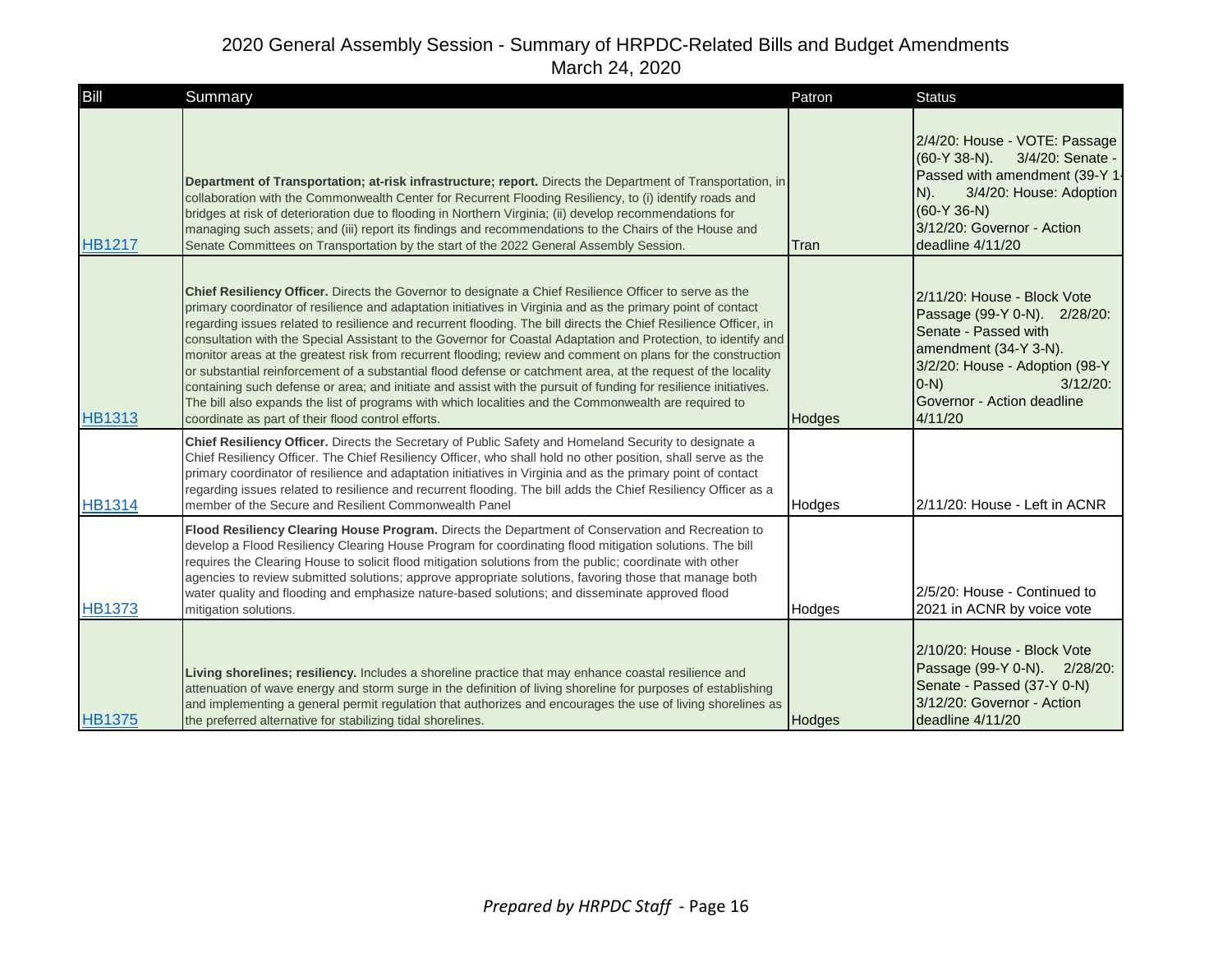| Bill         | Summary                                                                                                                                                                                                                                                                                                                                                                                                                                                                                                                                                                                                                                                                                                                                                                                                                                                                                                                                                                                                                                                                                                                                                                                       | Patron         | <b>Status</b>                                                                                                                                            |
|--------------|-----------------------------------------------------------------------------------------------------------------------------------------------------------------------------------------------------------------------------------------------------------------------------------------------------------------------------------------------------------------------------------------------------------------------------------------------------------------------------------------------------------------------------------------------------------------------------------------------------------------------------------------------------------------------------------------------------------------------------------------------------------------------------------------------------------------------------------------------------------------------------------------------------------------------------------------------------------------------------------------------------------------------------------------------------------------------------------------------------------------------------------------------------------------------------------------------|----------------|----------------------------------------------------------------------------------------------------------------------------------------------------------|
| <b>HJ47</b>  | Study; JCOTS; safety, quality of life, and economic consequences of weather and climate-related<br>events on coastal areas in Virginia; report. Directs the Joint Commission on Technology and Science<br>(JCOTS) to study the safety, quality of life, and economic consequences of weather and climate-related<br>events on coastal areas in Virginia. In conducting its study, JCOTS shall examine (i) the negative impacts of<br>weather, and geological and climate-related events, including displacement, economic loss, and damage to<br>health or infrastructure; (ii) the area or areas and the number of citizens affected by such impacts; (iii) the<br>frequency or probability and the time dimensions, including near-term, medium-term, and long-term<br>probabilities of such impacts; (iv) alternative actions available to remedy or mitigate such impacts and their<br>expected cost; (v) the degree of certainty that each of these impacts and alternative actions may reliably be<br>known; and (vi) the technical resources available, either in state or otherwise, to effect such alternative<br>actions and improve our knowledge of their effectiveness and cost. | <b>Sickles</b> | 2/7/20: House - Block Vote<br>Adoption (90-Y 1-N).<br>$3/3/20$ :<br>Senate - Agreed to by voice vote                                                     |
| <b>HJ77</b>  | Study; continuing the Joint Subcommittee on Coastal Flooding; report. Continues the Joint<br>Subcommittee on Coastal Flooding for two additional years, through the 2021 interim.                                                                                                                                                                                                                                                                                                                                                                                                                                                                                                                                                                                                                                                                                                                                                                                                                                                                                                                                                                                                             | Convirs-Fowler | 2/11/20: House - Left in Rules                                                                                                                           |
| HJ102        | Study; continuing the Joint Subcommittee on Coastal Flooding; report. Continues the Joint<br>Subcommittee on Coastal Flooding for two additional years, through the 2021 interim.                                                                                                                                                                                                                                                                                                                                                                                                                                                                                                                                                                                                                                                                                                                                                                                                                                                                                                                                                                                                             | Hodges         | 2/7/20: House - Block Vote<br>Adoption (90-Y 1-N).<br>$3/3/20$ :<br>Senate - Agreed to by voice vote                                                     |
| <b>SB320</b> | Virginia Community Flood Preparedness Fund; Ioans. Continues the Virginia Shoreline Resiliency Fund<br>as the Virginia Community Flood Preparedness Fund for the purpose of creating a low-interest loan program<br>to help inland and coastal communities that are subject to recurrent flooding. Moneys from the Fund may be<br>used to mitigate future flood damage, with priority given to projects that implement community-scale<br>mitigation activities or use nature-based solutions. Any locality using moneys from the Fund to provide loans<br>may also forgive the principal of such loans, with the total amount of loans forgiven by all localities not to<br>exceed 30 percent of the total amount appropriated to the Fund in that fiscal year. This bill is identical to HB<br>22.                                                                                                                                                                                                                                                                                                                                                                                          | Lewis          | 2/11/20: Senate - Passed (40-Y<br>$3/2/20$ :<br>$(0-N)$<br>House - Block Vote Passage (99-<br>$Y$ 0-N)<br>3/12/20: Governor -<br>Action deadline 4/11/20 |
| <b>SB361</b> | Study; JCOTS; safety, quality of life, and economic consequences of weather and climate-related<br>events on coastal areas in Virginia; report. Directs the Joint Commission on Technology and Science<br>(JCOTS) to study the safety, quality of life, and economic consequences of weather and climate-related<br>events on coastal areas in Virginia. In conducting its study, JCOTS shall examine (i) the negative impacts of<br>weather, and geological and climate-related events, including displacement, economic loss, and damage to<br>health or infrastructure; (ii) the area or areas and the number of citizens affected by such impacts; (iii) the<br>frequency or probability and the time dimensions, including near-term, medium-term, and long-term<br>probabilities of such impacts; (iv) alternative actions available to remedy or mitigate such impacts and their<br>expected cost; (v) the degree of certainty that each of these impacts and alternative actions may reliably be<br>known; and (vi) the technical resources available, either in state or otherwise, to effect such alternative<br>actions and improve our knowledge of their effectiveness and cost. | Cosgrove       | 1/24/20: Senate - Stricken at<br>request of Patron in Rules (11-Y<br>$O-N$ )                                                                             |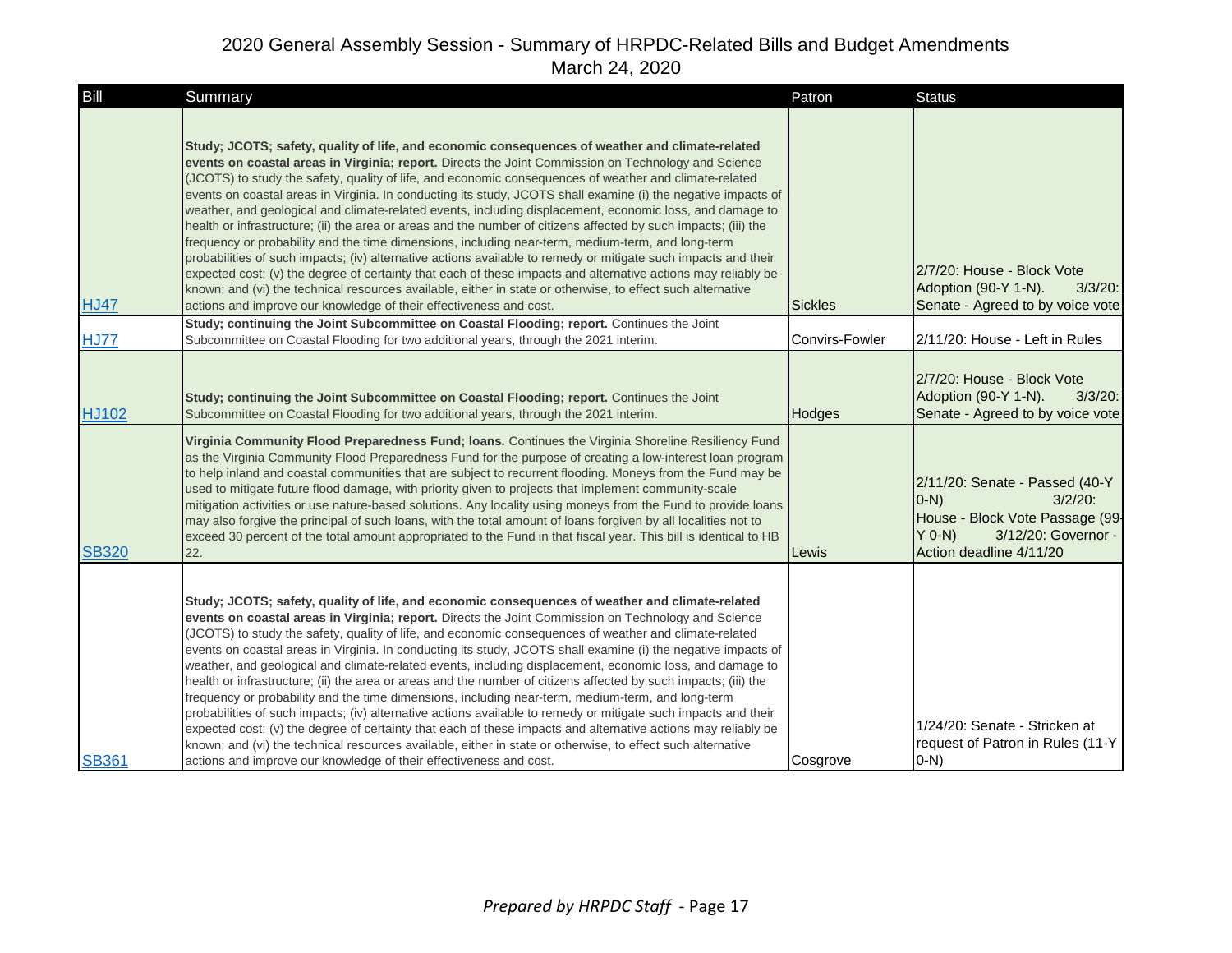| Bill         | Summary                                                                                                                                                                                                                                                                                                                                                                                                                                                                                                                                                                                                                                                                                                                                                                                                                                                                                                                                                                                                                                                                                                                                                                                                                                                                                     | Patron   | <b>Status</b>                                                                                                                                                                                                      |
|--------------|---------------------------------------------------------------------------------------------------------------------------------------------------------------------------------------------------------------------------------------------------------------------------------------------------------------------------------------------------------------------------------------------------------------------------------------------------------------------------------------------------------------------------------------------------------------------------------------------------------------------------------------------------------------------------------------------------------------------------------------------------------------------------------------------------------------------------------------------------------------------------------------------------------------------------------------------------------------------------------------------------------------------------------------------------------------------------------------------------------------------------------------------------------------------------------------------------------------------------------------------------------------------------------------------|----------|--------------------------------------------------------------------------------------------------------------------------------------------------------------------------------------------------------------------|
| <b>SB796</b> | Hampton Roads Coastal Resiliency Authority. Creates the Hampton Roads Coastal Resiliency Authority<br>(the Authority) as a political subdivision of the Commonwealth. The Authority may by ordinance consist of<br>any locality that makes up the membership of the Hampton Roads Planning District Commission and is<br>created for the purpose of serving as a regional leader, resource, and partner for all issues related to coastal<br>flooding and resiliency. The bill shall not become effective date until participating localities comprising two-<br>thirds of the population of the Hampton Roads Planning District have elected to join the Authority.<br>Study; continuing the Joint Subcommittee on Coastal Flooding; report. Continues the Joint                                                                                                                                                                                                                                                                                                                                                                                                                                                                                                                           | Lewis    | 1/20/20: Senate - Stricken at<br>request of Patron in Local<br>Government (13-Y 0-N)<br>2/10/20: Senate - Reading<br>waived (38-Y 0-N).<br>$3/4/20$ :<br>House - VOTE: Agreed To (92-Y                             |
| <b>SJ27</b>  | Subcommittee on Coastal Flooding for two additional years, through the 2021 interim.                                                                                                                                                                                                                                                                                                                                                                                                                                                                                                                                                                                                                                                                                                                                                                                                                                                                                                                                                                                                                                                                                                                                                                                                        | Lewis    | $2-N$ ).                                                                                                                                                                                                           |
| <b>SJ38</b>  | Study; JCOTS; safety, quality of life, and economic consequences of weather and climate-related<br>events on coastal areas in Virginia; report. Directs the Joint Commission on Technology and Science<br>(JCOTS) to study the safety, quality of life, and economic consequences of weather and climate-related<br>events on coastal areas in Virginia. In conducting its study, JCOTS shall examine (i) the negative impacts of<br>weather, and geological and climate-related events, including displacement, economic loss, and damage to<br>health or infrastructure; (ii) the area or areas and the number of citizens affected by such impacts; (iii) the<br>frequency or probability and the time dimensions, including near-term, medium-term, and long-term<br>probabilities of such impacts; (iv) alternative actions available to remedy or mitigate such impacts and their<br>expected cost; (v) the degree of certainty that each of these impacts and alternative actions may reliably be<br>known; and (vi) the technical resources available, either in state or otherwise, to effect such alternative<br>actions and improve our knowledge of their effectiveness and cost. The provisions of the resolution are<br>contingent on funding in a general appropriation act. | Cosgrove | 2/10/20: Senate - Read third<br>time and agreed to by Senate by<br>voice vote.<br>$3/4/20$ :<br>House - VOTE: Agree To with<br>amendment (92-Y 4-N).<br>3/8/20: Conference report<br>agreed to by House and Senate |
| HB30 10#1c   | Study on Economic Consequences of Weather-Related Events. This amendment provides \$125,000 the<br>first year from the general fund for the Joint Commission on Technology and Science to complete a study on<br>the economic consequences of weather-related events, pursuant to House Joint Resolution 47 of the 2020<br>Session of the General Assembly.                                                                                                                                                                                                                                                                                                                                                                                                                                                                                                                                                                                                                                                                                                                                                                                                                                                                                                                                 |          | <b>Conference Report</b>                                                                                                                                                                                           |
| SB30 10#1s   | JCOTS - Study on Resilience in the Coastal Areas of VA. This amendment provides \$125,000 GF in the<br>first year for the Joint Commission on Technology and Science to study the safety, quality of life, and<br>economic consequences of weather-related and climate-related events on coastal areas in Virginia to guide<br>future decision-making for coastal flooding projects. The Virginia Academy of Science, Engineering, and<br>Medicine shall provide technical assistance.                                                                                                                                                                                                                                                                                                                                                                                                                                                                                                                                                                                                                                                                                                                                                                                                      | Ebbin    | Floor Approved                                                                                                                                                                                                     |
| HB30 171#1h  | GMU - Coastal Flooding Study. This amendment requests additional funding for the GMU Center for<br>Regional Analysis to study the economic impact of flooding and sea rise.                                                                                                                                                                                                                                                                                                                                                                                                                                                                                                                                                                                                                                                                                                                                                                                                                                                                                                                                                                                                                                                                                                                 | Hodges   | <b>Member Request</b>                                                                                                                                                                                              |
| HB30 373#5h  | Virginia Shoreline Resiliency Fund. This amendment provides \$10.0 million from the general fund each<br>year to capitalize the Virginia Shoreline Resiliency Fund as established by the 2016 General Assembly.                                                                                                                                                                                                                                                                                                                                                                                                                                                                                                                                                                                                                                                                                                                                                                                                                                                                                                                                                                                                                                                                             | Bloxom   | <b>Member Request</b>                                                                                                                                                                                              |
| HB30 372#1h  | Commonwealth Resiliency Office. This amendment provides \$275,000 each year from the general fund<br>and two positions to establish the Commonwealth Resiliency Office under the Secretary of Natural<br>Resources. The purposes of the Office will be to support, promote, and expedite the Commonwealth's<br>resiliency efforts under the direction of the Special Assistant to the Governor for Coastal Adaptation and<br>Protection.                                                                                                                                                                                                                                                                                                                                                                                                                                                                                                                                                                                                                                                                                                                                                                                                                                                    | Jones    | Member Request                                                                                                                                                                                                     |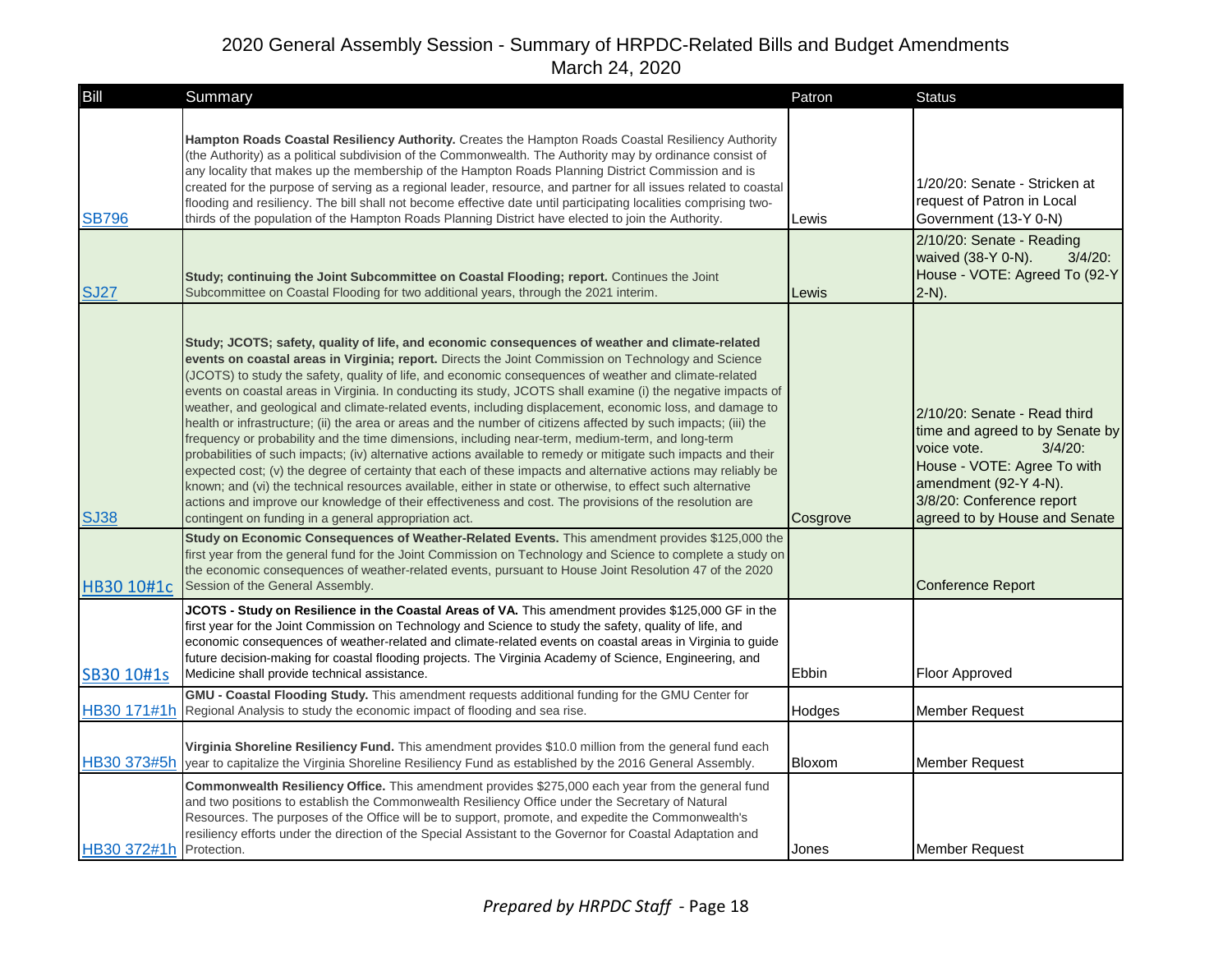| Bill                   | Summary                                                                                                                                                                                                                                                                                                                                                                                                                                                                                                                   | Patron         | <b>Status</b>                                                                                                                                            |
|------------------------|---------------------------------------------------------------------------------------------------------------------------------------------------------------------------------------------------------------------------------------------------------------------------------------------------------------------------------------------------------------------------------------------------------------------------------------------------------------------------------------------------------------------------|----------------|----------------------------------------------------------------------------------------------------------------------------------------------------------|
| HB30 372#3h            | Hurricane and Flood Risk Authority. This amendment provides \$250,000 each year to establish the<br>Virginia Hurricane and Flood Risk Reduction Authority, pursuant to the provisions of House Bill 389. This<br>amendment is a placeholder until a final fiscal impact statement for the bill is produced.                                                                                                                                                                                                               | <b>Miyares</b> | <b>Member Request</b>                                                                                                                                    |
| SB30 372#1s            | Commonwealth Resiliency Office. This amendment provides requisite funding and staffing for the creation<br>of the Commonwealth Resiliency Office under the Secretary of Natural Resources, including two full-time<br>positions, to support, promote, and expedite the Commonwealth's resiliency efforts under the direction of the<br>Special Assistant to the Governor for the Coastal Adaption and Protection.                                                                                                         | Lewis          | <b>Member Request</b>                                                                                                                                    |
| HB30 373#9h            | Virginia Shoreline Resiliency Fund. This amendment provides \$2.5 million from the general fund each<br>year to capitalize the Virginia Shoreline Resiliency Fund as established by the 2016 General Assembly.                                                                                                                                                                                                                                                                                                            | Jones          | <b>Member Request</b>                                                                                                                                    |
| SB30 373#7s            | Virginia Shoreline Resiliency Fund. This amendment provides \$10.0 million from the general fund each<br>year to capitalize the Virginia Shoreline Resiliency Fund as established by the 2016 General Assembly.                                                                                                                                                                                                                                                                                                           | Edwards        | <b>Member Request</b>                                                                                                                                    |
| <b>SB30</b><br>373#10s | Virginia Shoreline Resiliency Fund. This amendment provides \$10.0 million GF each year to capitalize the<br>Virginia Shoreline Resiliency Fund as established by the 2016 General Assembly.                                                                                                                                                                                                                                                                                                                              | Lewis          | <b>Member Request</b>                                                                                                                                    |
| <b>HB30</b><br>374#15h | Living Shoreline. This amendment provides \$200,000 each year for grants to living shoreline projects.                                                                                                                                                                                                                                                                                                                                                                                                                    | Hodges         | <b>Member Request</b>                                                                                                                                    |
| HB30 379#1h            | Flood Insurance Fund. This amendment provides \$500,000 the first year from the general fund as an initial<br>capitalization for the Flood Insurance Fund, to be transferred by the Director to the Virginia Resources<br>Authority, pursuant to House Bill 794.                                                                                                                                                                                                                                                          | Askew          | <b>Member Request</b>                                                                                                                                    |
|                        | Back Bay Submerged Aquatic Vegetation Restoration. This amendment provides \$10,000 each year<br>HB30 381#1c from nongeneral funds for the Back Bay Submerged Aquatic Vegetation Restoration Project.                                                                                                                                                                                                                                                                                                                     | Knight         | <b>Conference Report</b>                                                                                                                                 |
| HB30 392#1h            | Virginia Shoreline Resilience Fund. This amendment provides \$125,000 each year for the Shoreline<br>Reslijence Fund.                                                                                                                                                                                                                                                                                                                                                                                                     | <b>Miyares</b> | Member Request                                                                                                                                           |
|                        |                                                                                                                                                                                                                                                                                                                                                                                                                                                                                                                           |                |                                                                                                                                                          |
| <b>HB116</b>           | Water Resources - Stormwater/Water Supply/Drinking Water<br>Stormwater Management Fund. Provides that grants from a local Stormwater Management Fund may be<br>used for an authorized local stormwater credit option for Virginia Stormwater Management Program<br>authorized program administrators as a stormwater retrofit for any development within the local watershed<br>that predates the 2005 U.S. Environmental Protection Agency and Department of Environmental Quality<br>best management practice criteria. | Cole           | 2/11/20: House - Left in CC & T                                                                                                                          |
| <b>HB126</b>           | Tax credit for purchase of aquaculture oyster floats. Establishes an individual nonrefundable income tax<br>credit for taxable years beginning on or after January 1, 2020, but before January 1, 2025, for the purchase<br>price of aquaculture oyster floats purchased during the taxable year.                                                                                                                                                                                                                         | Miyares        | 2/11/20: House - Left in Finance                                                                                                                         |
| <b>HB504</b>           | <b>Chesapeake Bay Preservation Areas; mature trees.</b> Adds the preservation of mature trees or planting of<br>trees, both as a water quality protection tool and as a means of providing other natural resource benefits, to<br>the list of activities that the State Water Resources Board is directed to encourage and promote as it adopts<br>criteria for local governments to use as they consider development in Chesapeake Bay Preservation Areas.                                                               | <b>Hope</b>    | 1/28/20: House - Passage (69-Y<br>$30-N$<br>2/21/20: Senate - Passed (26-Y<br>$3/12/20$ :<br>$10-N$ ).<br>Governor - Recommendation<br>received by House |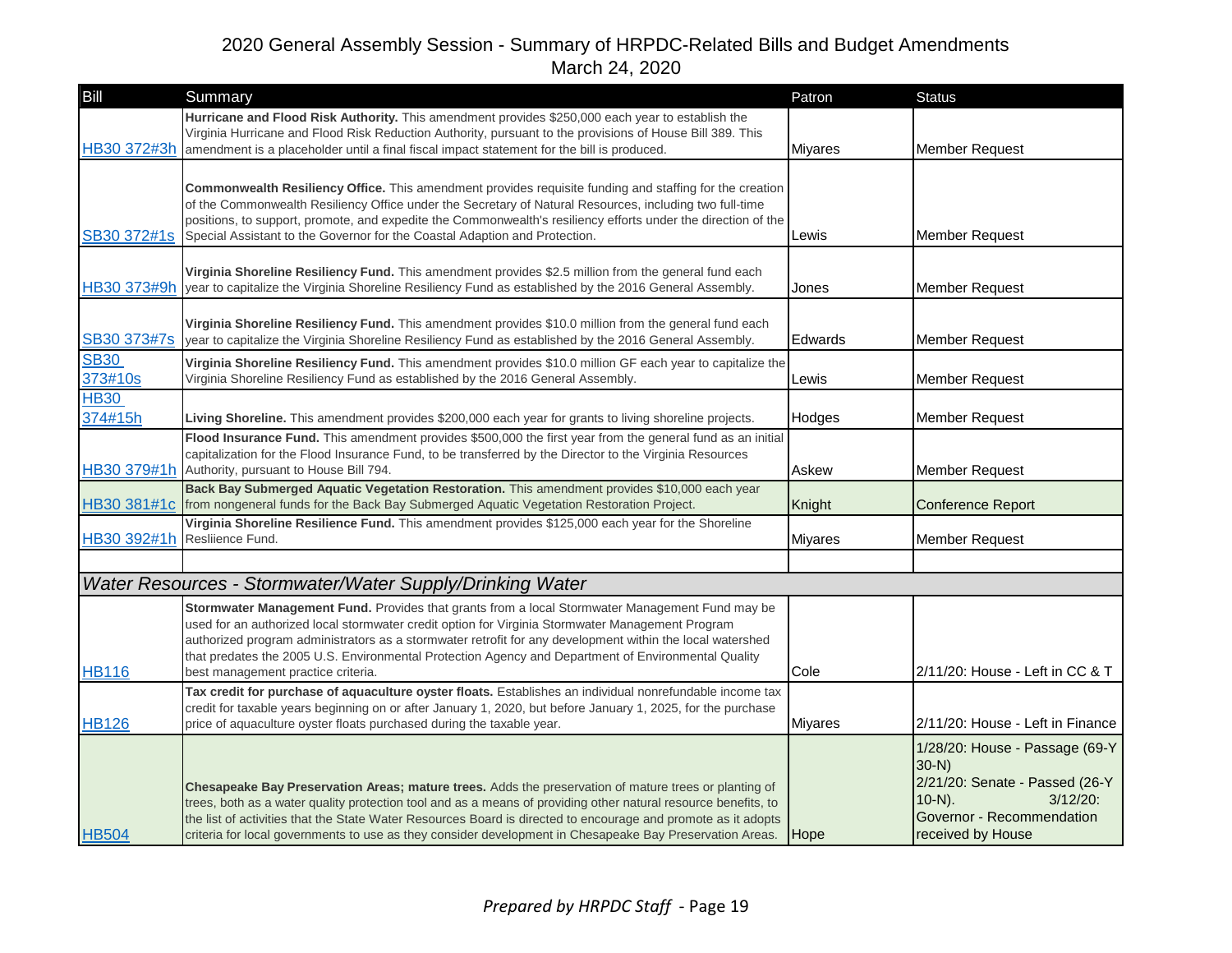| Bill          | Summary                                                                                                                                                                                                                                                                                                                                                                                                                                                                                                                                                                                                                                                                                                                                                                                                                                                                                                                                                                                                                                                                                                                                                                                     | Patron | <b>Status</b>                                                                                                                                                                                                |
|---------------|---------------------------------------------------------------------------------------------------------------------------------------------------------------------------------------------------------------------------------------------------------------------------------------------------------------------------------------------------------------------------------------------------------------------------------------------------------------------------------------------------------------------------------------------------------------------------------------------------------------------------------------------------------------------------------------------------------------------------------------------------------------------------------------------------------------------------------------------------------------------------------------------------------------------------------------------------------------------------------------------------------------------------------------------------------------------------------------------------------------------------------------------------------------------------------------------|--------|--------------------------------------------------------------------------------------------------------------------------------------------------------------------------------------------------------------|
| <b>HB520</b>  | Department of Environmental Quality; tree planting as land cover type, best management practice;<br>stakeholder advisory group. Directs the Department of Environmental Quality (DEQ) to convene a<br>stakeholder advisory group for the purpose of studying the planting or preservation of trees as an urban land<br>cover type and as a stormwater best management practice (BMP). The bill provides that the stakeholder<br>group shall be composed of development and construction industry representatives, environmental technical<br>experts, local government representatives, and others and that technical assistance shall be provided to<br>DEQ by the Department of Forestry and the Department of Conservation and Recreation. The bill directs<br>DEQ to report the findings of the stakeholder group by November 1, 2020, and to include a recommendation<br>as to whether the planting or preservation of trees shall be deemed a creditable land cover type or BMP and,<br>if so, how much credit shall be given for its optional use.                                                                                                                                   | Bulova | 1/28/20: House - VOTE:<br>Passage (82-Y 17-N)<br>2/21/20: Senate - Passed with<br>amendment (33-Y 3-N).<br>2/25/20: House - Adoption (79-Y<br>$20-N$<br>$3/12/20$ :<br>Governor - Action deadline<br>4/11/20 |
| <b>HB542</b>  | Regional water resource planning; State Water Control Board regulations. Directs the State Water<br>Control Board to estimate the risk that each locality and region in the Commonwealth will experience water<br>supply shortfalls, to encourage the development of cross-jurisdictional water supply projects, and to adopt<br>regulations designating regional planning areas based primarily on river basin. Each locality in a particular<br>regional planning area shall participate in cross-jurisdictional, coordinated water resource planning, and all<br>localities in each area shall together develop and submit a single regional water supply plan. The bill directs<br>the Department of Environmental Quality to facilitate the creation of the regional water plans by ensuring<br>sufficient coordination among localities, providing planning and other assistance, and ensuring that each<br>regional plan identifies risks and proposes strategies in response. The bill directs that the Board and the<br>Department prioritize the allocation of funds to localities that sufficiently participate in regional planning. The<br>bill contains technical amendments. | Carr   | 2/10/20: House - VOTE:<br>Passage (61-Y 37-N). 3/5/20:<br>Senate - Passed with<br>amendments (31-Y 9-N).<br>3/8/20: Conference report<br>agreed to by House and Senate                                       |
| <b>HB882</b>  | Stormwater management; proprietary best management practices. Directs the State Water Control<br>Board to adopt regulations providing for the use of a proprietary best management practice (BMP) only if<br>another state, regional, or national certification program has verified and certified its nutrient or sediment<br>removal effectiveness. The bill requires any proprietary BMP that is included on the Virginia Stormwater<br>BMP Clearinghouse website prior to July 1, 2020, to provide documentation to the Department of<br>Environmental Quality showing that its effectiveness has been verified by another state, regional, or national<br>certification program and prohibits any such proprietary BMP that fails to provide such documentation from<br>being used in any stormwater management plan submitted on or after January 1, 2022.                                                                                                                                                                                                                                                                                                                            | Bulova | 1/28/20: House - Passage (97-Y<br>$(0-N)$<br>2/21/20: Senate - Passed with<br>substitute (38-Y 0-N).<br>2/25/20: House - VOTE:<br>Adoption (97-Y 0-N).<br>3/12/20: Governor - Action<br>deadline 4/11/20     |
| <b>HB1257</b> | Drinking water supplies; maximum contaminant levels. Directs the State Board of Health to adopt<br>regulations establishing maximum contaminant levels (MCLs) in public drinking water systems for (i) PFOS,<br>PFOA, and other PFAS compounds, as deemed necessarily; (ii) chromium-6; and (iii) 1,4-dioxane. The bill<br>requires such MCLs to be protective of public health, including the health of vulnerable subpopulations, and<br>to be no higher than any MCL or health advisory adopted by the U.S. Environmental Protection Agency for<br>the same contaminant.                                                                                                                                                                                                                                                                                                                                                                                                                                                                                                                                                                                                                 | Rasoul | 2/3/20: House - Passage (58-Y<br>$40-N$<br>$3/5/20$ :<br>Senate - Passed with substitute<br>(23-Y 16-N).<br>3/5/20: House -<br>Adoption (62-Y 36-N).<br>3/17/20: Governor - Action<br>deadline 4/11/20       |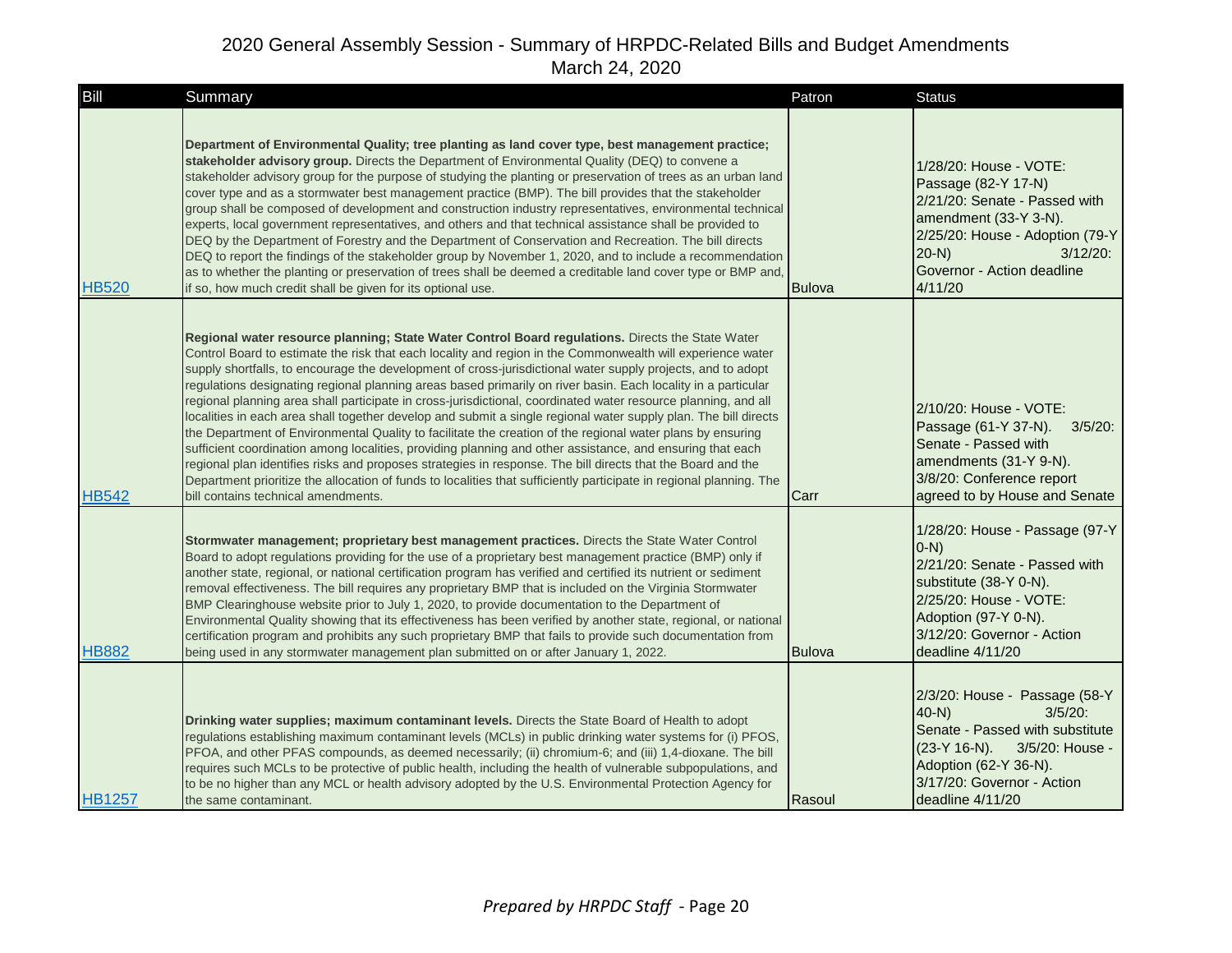| Bill          | Summary                                                                                                                                                                                                                                                                                                                                                                                                                                                                                                                                                                                                                                                                                                                                                                                                                                                                                                                                                                                                                                                                                                                                                                                                                                                                                                                                                                                                                                                                                                                                                                                                                                                        | Patron          | <b>Status</b>                                                                                                                                                                                                       |
|---------------|----------------------------------------------------------------------------------------------------------------------------------------------------------------------------------------------------------------------------------------------------------------------------------------------------------------------------------------------------------------------------------------------------------------------------------------------------------------------------------------------------------------------------------------------------------------------------------------------------------------------------------------------------------------------------------------------------------------------------------------------------------------------------------------------------------------------------------------------------------------------------------------------------------------------------------------------------------------------------------------------------------------------------------------------------------------------------------------------------------------------------------------------------------------------------------------------------------------------------------------------------------------------------------------------------------------------------------------------------------------------------------------------------------------------------------------------------------------------------------------------------------------------------------------------------------------------------------------------------------------------------------------------------------------|-----------------|---------------------------------------------------------------------------------------------------------------------------------------------------------------------------------------------------------------------|
| <b>HB1308</b> | Stormwater management; grandfathered land-disturbing activities. Authorizes any land-disturbing<br>activity that was eligible to take place pursuant to technical criteria that were adopted by the State Water<br>Control Board prior to July 1, 2014, to be governed by such criteria until July 1, 2024. Current regulations<br>grandfathered such activities until July 1, 2019.                                                                                                                                                                                                                                                                                                                                                                                                                                                                                                                                                                                                                                                                                                                                                                                                                                                                                                                                                                                                                                                                                                                                                                                                                                                                           | Walker          | 2/11/20: House - Left in ACNR                                                                                                                                                                                       |
| <b>HB1393</b> | Nutrient credit trading; adjacent hydrologic unit code. Removes authority for a Virginia Stormwater<br>Management Program or Virginia Erosion and Stormwater Management Program to allow compliance with<br>stormwater nonpoint nutrient runoff water quality criteria through the applicant's acquisition of nutrient credits<br>in the same tributary in an adjacent hydrologic unit code (HUC) or fourth order subbasin unless certain<br>existing criteria for purchasing credits outside of the HUC or fourth order subbasin are met, when the credits<br>are in a locality with a population fewer than 20,000 and geographic area under 200 square miles.                                                                                                                                                                                                                                                                                                                                                                                                                                                                                                                                                                                                                                                                                                                                                                                                                                                                                                                                                                                               | LaRock          | 2/11/20: House - Left in ACNR                                                                                                                                                                                       |
| <b>HB1422</b> | Chesapeake Bay Watershed Implementation Plan initiatives; nutrient management plans; stream<br>exclusion. Sets December 31, 2025, as the target date to achieve the water quality goals contained in<br>Virginia's final Chesapeake Bay Total Maximum Daily Load Phase III Watershed Implementation Plan<br>(WIP). The bill provides that if the Secretary of Agriculture and Forestry and the Secretary of Natural<br>Resources (the Secretaries) jointly determine on or after July 1, 2026, that such goals have not been met by<br>(i) the coverage of a sufficient portion of Chesapeake Bay cropland by nutrient management plans, (ii) the<br>installation of a sufficient number of livestock stream exclusion practices, or (iii) a combination of other<br>agricultural best management conservation practices, then certain provisions requiring the use of nutrient<br>management plans and livestock stream exclusions shall become effective. The bill directs the Secretaries<br>to convene a stakeholder advisory group to review annual progress toward the implementation of agricultural<br>commitments in the WIP, develop a process to assist in creating nutrient management plans, and develop a<br>plan for the stream exclusion program. The measure also directs the Virginia Soil and Water Conservation<br>Board to establish by December 31, 2020, the official method for identifying perennial streams and directs<br>the Department of Conservation and Recreation to establish by July 1, 2021, a portable stream fencing<br>practice for inclusion in the Virginia Agricultural Best Management Practice Cost-Share Program. | Plum            | 2/11/20: House - VOTE:<br>Passage #2 (79-Y 20-N).<br>2/27/20: Senate - Passed with<br>amendments (40-Y 0-N).<br>3/2/20: House - Adoption (77-Y<br>$19-N$ ).<br>$3/12/20$ :<br>Governor - Action deadline<br>4/11/20 |
| <b>HB1454</b> | Department of Environmental Quality; consolidation of erosion and sediment control, stormwater,<br>and Chesapeake Bay preservation laws. Directs the Department of Environmental Quality to study the<br>statutory and regulatory changes necessary to fully integrate and consolidate (i) the Erosion and Sediment<br>Control Law, (ii) the Stormwater Management Act, and (iii) the Chesapeake Bay Preservation Act. The<br>Department shall report the results of its study by December 1, 2020.                                                                                                                                                                                                                                                                                                                                                                                                                                                                                                                                                                                                                                                                                                                                                                                                                                                                                                                                                                                                                                                                                                                                                            | <b>Heretick</b> | 1/22/20: House - Stricken from<br>docket in ACNR (22-Y 0-N)                                                                                                                                                         |
| <b>HB1464</b> | Local authority to restrict nutrient credit usage. Authorizes the governing body of any locality, by<br>ordinance, to restrict the total nutrient credits that are generated in the locality and used in an adjacent eight-<br>digit hydrologic unit code or fourth order subbasin to comply with stormwater nonpoint nutrient runoff water<br>quality criteria.                                                                                                                                                                                                                                                                                                                                                                                                                                                                                                                                                                                                                                                                                                                                                                                                                                                                                                                                                                                                                                                                                                                                                                                                                                                                                               | Gooditis        | 1/29/20: House - Continued to<br>2021 in ACNR by voice vote                                                                                                                                                         |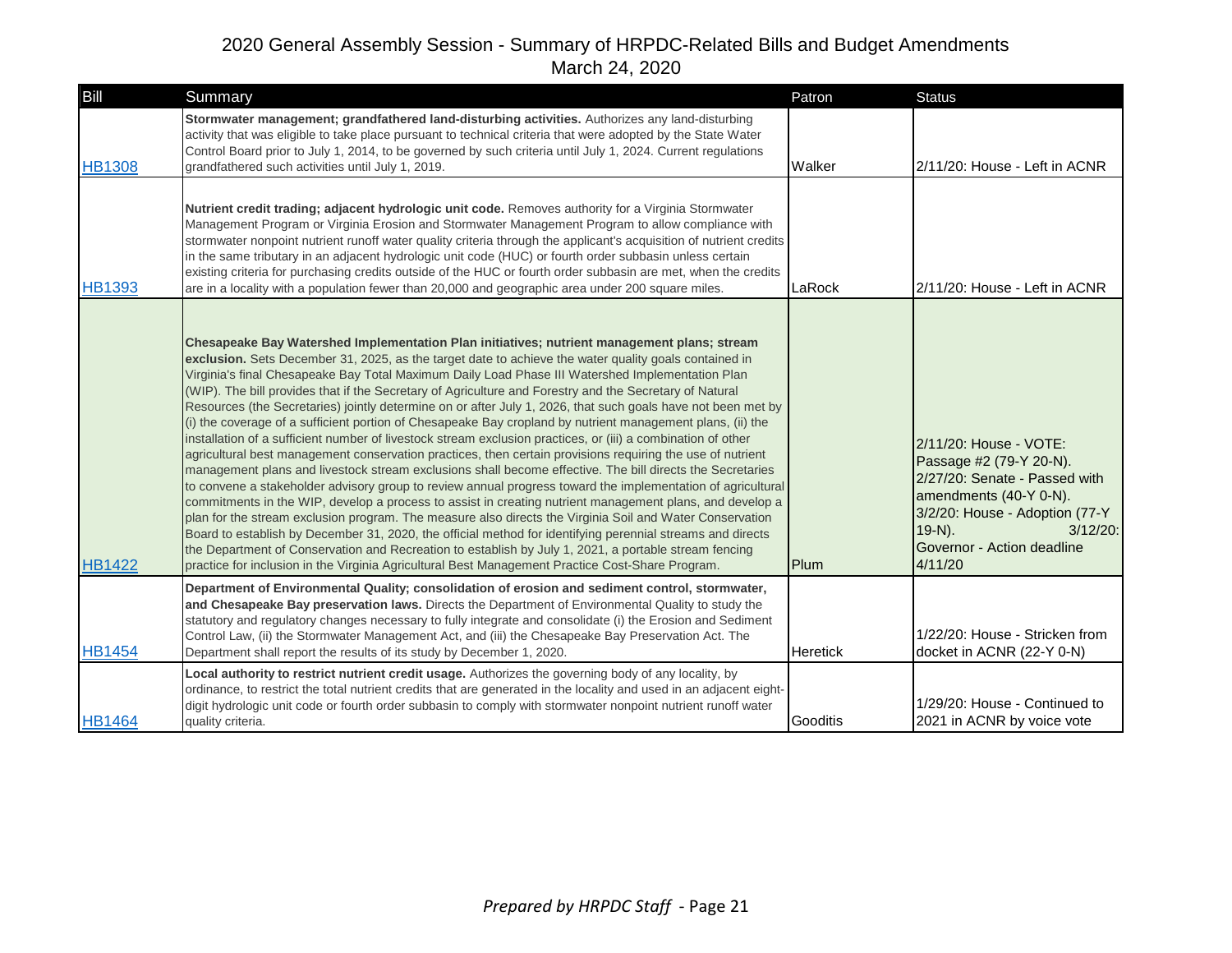| Bill          | Summary                                                                                                                                                                                                                                                                                                                                                                                                                                                                                                                                                                                                                                                                                                                                                                                                                                                                                                                                                                                                                                                                                                                                                                                                                                                                                                             | Patron | <b>Status</b>                                                                                                                                                                                                     |
|---------------|---------------------------------------------------------------------------------------------------------------------------------------------------------------------------------------------------------------------------------------------------------------------------------------------------------------------------------------------------------------------------------------------------------------------------------------------------------------------------------------------------------------------------------------------------------------------------------------------------------------------------------------------------------------------------------------------------------------------------------------------------------------------------------------------------------------------------------------------------------------------------------------------------------------------------------------------------------------------------------------------------------------------------------------------------------------------------------------------------------------------------------------------------------------------------------------------------------------------------------------------------------------------------------------------------------------------|--------|-------------------------------------------------------------------------------------------------------------------------------------------------------------------------------------------------------------------|
| <b>HB1609</b> | Nutrient credit use; land-disturbing activity by wastewater utility. Provides that when a publicly owned<br>wastewater treatment works conducts land-disturbing activities in order to construct or expand a facility, it<br>may comply with the water quality requirements associated with such land-disturbing activities by generating<br>and using point source nutrient credits, point source phosphorus credits, and sediment credits through the<br>operation of its existing treatment facilities. The bill requires the treatment works to notify the Department of<br>Environmental Quality of its plan, to adopt a ratio of 10 point source nitrogen credits for each point source<br>phosphorus credit used, and to classify the credits as permanent using a means acceptable to the<br>Department. The bill limits to 10 pounds per year the application of point source phosphorus credits to a<br>single project other than a water reclamation and reuse project.                                                                                                                                                                                                                                                                                                                                  | Mugler | 2/10/20: House - Block Vote<br>Passage (99-Y 0-N).<br>$3/2/20$ :<br>Senate - Passed with substitute<br>$(37-Y 0-N)$ .<br>3/2/20: House -<br>Adoption (97-Y 0-N)<br>3/12/20: Governor - Action<br>deadline 4/11/20 |
| <b>HB1641</b> | Coal ash ponds; drinking water well; resident notification. Requires a utility, defined in the bill as the<br>owner or operator of a coal ash pond, to complete a survey of all drinking water wells within 1.5 miles of<br>each of its ponds by October 1, 2020, and to notify residents via mail and a local newspaper posting that the<br>survey will be conducted.                                                                                                                                                                                                                                                                                                                                                                                                                                                                                                                                                                                                                                                                                                                                                                                                                                                                                                                                              | Ayala  | 2/10/20: House - VOTE:<br>Passage (75-Y 24-N).<br>3/2/20: Senate - Passed with<br>substitute (32-Y 7-N).<br>$3/3/20$ :<br>House - Adoption (73-Y 23-N)<br>3/12/20: Governor - Action<br>deadline 4/11/20          |
| <b>HB1674</b> | Eastern Virginia Groundwater Management Area; provisional surface water withdrawal<br>permit. Authorizes the State Water Control Board to issue a provisional surface water withdrawal permit<br>within the Eastern Virginia Groundwater Management Area to an applicant that has not identified an end<br>user for the water. Such permit shall not allow the withdrawal of water until an end user has been identified<br>and the permittee has provided a report containing information on the need for and proposed use of the<br>surface water, a description of the raw water intake, and other information. The bill provides that once the<br>Department of Environmental Quality approves the report, the permittee shall request a permit modification.<br>Finally, the bill provides that no potential withdrawal amount of any provisional permit shall be used in the<br>calculation of available water when assessing a subsequent surface water withdrawal application in the<br>affected stream reach if the provisional permit has not been modified to reflect an end user, the Department<br>and the subsequent applicant have found the provisional withdrawal to be inappropriate, and the provisional<br>permit holder has failed to state that an end user will be secured within 12 months. | Hodges | 2/10/20: House - VOTE:<br>Passage (94-Y 4-N).<br>$2/25/20$ :<br>Senate - Continued to 2021 in<br>ACNR (13-Y 0-N)                                                                                                  |
| <b>HJ92</b>   | Study; Office of Drinking Water; Commonwealth's drinking water infrastructure and oversight of the<br>drinking water program; report. Requests the Office of Drinking Water of the Department of Health to<br>study the Commonwealth's drinking water infrastructure and oversight of the drinking water program. In<br>conducting its study, the Office shall (i) identify problems or issues that may result in contamination of<br>drinking water with lead, copper, or other substances or organisms or increase the likelihood of<br>contamination of drinking water with lead, copper, or other substances or organisms and (ii) develop<br>recommendations for addressing such problems or issues.                                                                                                                                                                                                                                                                                                                                                                                                                                                                                                                                                                                                           | Lopez  | 2/10/20: House - VOTE: Agree<br>To (87-Y 5-N).<br>$2/25/20$ :<br>Senate - Agreed to by voice vote                                                                                                                 |
| <b>HJ125</b>  | Study; effectiveness of stormwater management laws; report. Requests the Department of<br>Environmental Quality to study the effectiveness of stormwater management laws and regulations in<br>Virginia.                                                                                                                                                                                                                                                                                                                                                                                                                                                                                                                                                                                                                                                                                                                                                                                                                                                                                                                                                                                                                                                                                                            | Kory   | 2/11/20: House - Left in Rules                                                                                                                                                                                    |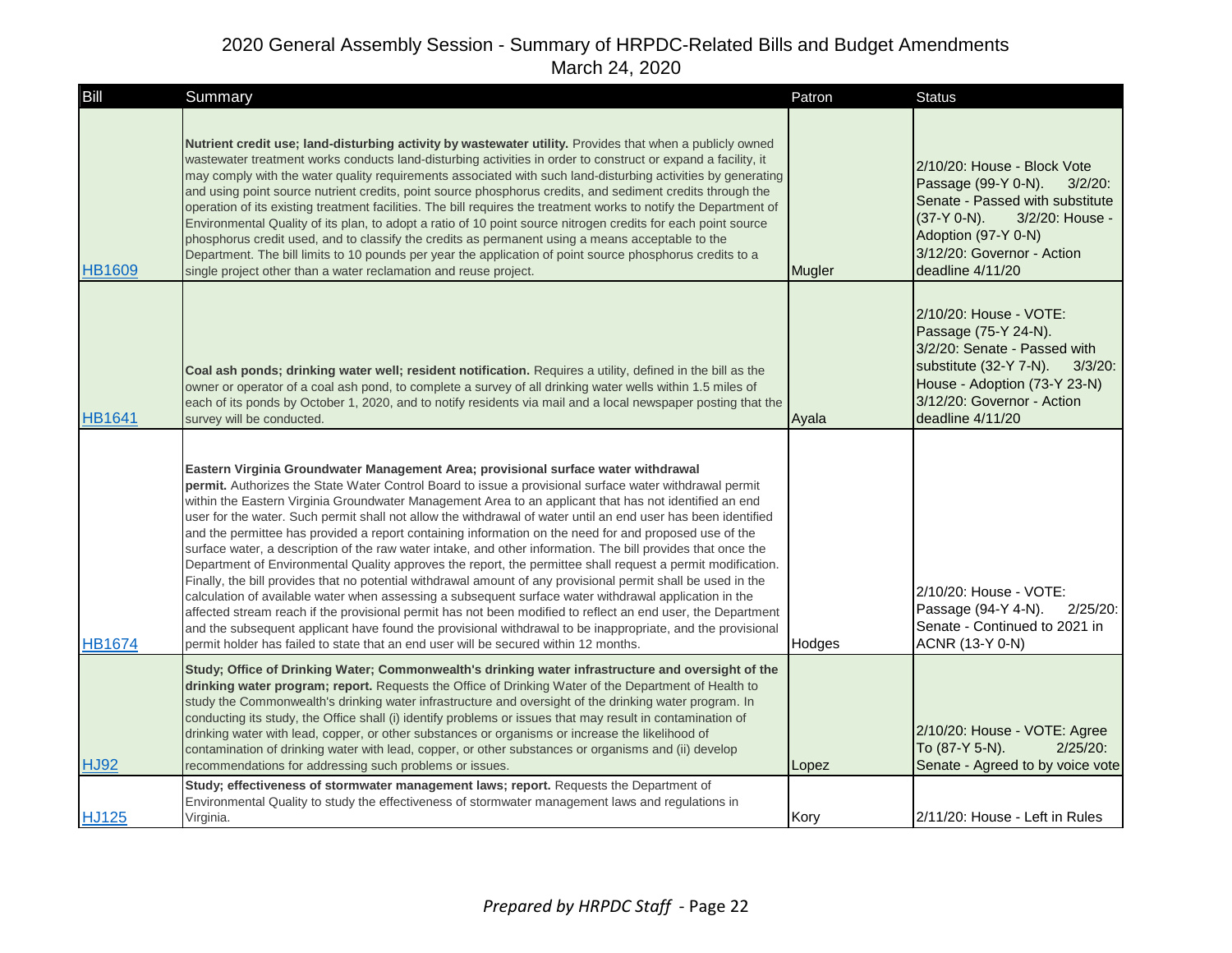| Bill          | Summary                                                                                                                                                                                                                                                                                                                                                                                                                                                                                                                                                                                                                                                                                                                                                                                                                                                                                                                                                                                                                                                                                                                                                                                                                                                                                                                                                                                                                                                                                                                                                                                                                                                        | Patron        | <b>Status</b>                                                                                                                                                                                                                              |
|---------------|----------------------------------------------------------------------------------------------------------------------------------------------------------------------------------------------------------------------------------------------------------------------------------------------------------------------------------------------------------------------------------------------------------------------------------------------------------------------------------------------------------------------------------------------------------------------------------------------------------------------------------------------------------------------------------------------------------------------------------------------------------------------------------------------------------------------------------------------------------------------------------------------------------------------------------------------------------------------------------------------------------------------------------------------------------------------------------------------------------------------------------------------------------------------------------------------------------------------------------------------------------------------------------------------------------------------------------------------------------------------------------------------------------------------------------------------------------------------------------------------------------------------------------------------------------------------------------------------------------------------------------------------------------------|---------------|--------------------------------------------------------------------------------------------------------------------------------------------------------------------------------------------------------------------------------------------|
| <b>SB704</b>  | Chesapeake Bay Watershed Implementation Plan initiatives; nutrient management plans; stream<br>exclusion. Sets December 31, 2025, as the target date to achieve the water quality goals contained in<br>Virginia's final Chesapeake Bay Total Maximum Daily Load Phase III Watershed Implementation Plan<br>(WIP). The bill provides that if the Secretary of Agriculture and Forestry and the Secretary of Natural<br>Resources (the Secretaries) jointly determine on or after July 1, 2026, that such goals have not been met by<br>(i) the coverage of a sufficient portion of Chesapeake Bay cropland by nutrient management plans, (ii) the<br>installation of a sufficient number of livestock stream exclusion practices, or (iii) a combination of other<br>agricultural best management conservation practices, then certain provisions requiring the use of nutrient<br>management plans and livestock stream exclusions shall become effective. The bill directs the Secretaries<br>to convene a stakeholder advisory group to review annual progress toward the implementation of agricultural<br>commitments in the WIP, develop a process to assist in creating nutrient management plans, and develop a<br>plan for the stream exclusion program. The measure also directs the Virginia Soil and Water Conservation<br>Board to establish by December 31, 2020, the official method for identifying perennial streams and directs<br>the Department of Conservation and Recreation to establish by July 1, 2021, a portable stream fencing<br>practice for inclusion in the Virginia Agricultural Best Management Practice Cost-Share Program. | Mason         | 2/11/20: Senate - Passed (40-Y<br>$(0-N)$ .<br>$2/24/20$ :<br>House - VOTE: Passage with<br>substitute (78-Y 21-N).<br>2/26/20: Senate - Agreed to<br>House substitute (40-Y 0-N).<br>3/12/20: Governor - Action<br>deadline 4/11/20       |
| <b>SB776</b>  | Wetlands protection; living shorelines. Requires the Virginia Marine Resources Commission to<br>promulgate and periodically update minimum standards for the protection and conservation of wetlands and<br>to approve only living shoreline approaches to shoreline stabilization where the best available science shows<br>that such approaches are feasible. The provisions of the bill are contingent on funding in a general<br>appropriation act.                                                                                                                                                                                                                                                                                                                                                                                                                                                                                                                                                                                                                                                                                                                                                                                                                                                                                                                                                                                                                                                                                                                                                                                                        | Lewis         | 2/10/20: Senate - Read third<br>time and passed (32-Y 7-N).<br>3/2/20: House - VOTE: Passage<br>with amendments (70-Y 30-N)<br>3/3/20: Senate - Agreed to<br>House amendments (32-Y8-N).<br>3/12/20: Governor - Action<br>deadline 4/11/20 |
| <b>SB1007</b> | Stormwater management; inspections. Directs the Water Control Board to adopt regulations that require<br>that a long-term maintenance agreement for any best management practice that is a wet pond provide for<br>inspections no more frequently than every three years.                                                                                                                                                                                                                                                                                                                                                                                                                                                                                                                                                                                                                                                                                                                                                                                                                                                                                                                                                                                                                                                                                                                                                                                                                                                                                                                                                                                      | Reeves        | 2/10/20: Senate - Read third<br>time and passed (37-Y 1-N).<br>3/3/20: House - Left in ACNR                                                                                                                                                |
| <b>SB1064</b> | Department of Environmental Quality; combined sewer overflow outfalls; James River<br>watershed. Directs the Department of Environmental Quality (DEQ) to identify the owner of any combined<br>sewer overflow (CSO) outfall east of Charlottesville that discharges into the James River watershed and to<br>determine what actions by the owner are necessary to bring such an outfall into compliance with Virginia<br>law, the federal Clean Water Act, and the Presumption Approach described in the CSO Control Policy of the<br>U.S. Environmental Protection Agency.                                                                                                                                                                                                                                                                                                                                                                                                                                                                                                                                                                                                                                                                                                                                                                                                                                                                                                                                                                                                                                                                                   | <b>Stuart</b> | 2/11/20: Senate - Passed (40-Y<br>$[0-N]$ .<br>$3/2/20$ :<br>House - Block Vote Passage<br>with substitute (99-Y 0-N)<br>3/3/20: Senate - House<br>substitute agreed to (39-Y0-N)<br>3/12/20: Governor - Action<br>deadline 4/11/20        |
| <b>SB1067</b> | Regulation of stormwater; airports. Provides that localities shall provide for full waivers of certain<br>stormwater charges for public use airport runways and taxiways                                                                                                                                                                                                                                                                                                                                                                                                                                                                                                                                                                                                                                                                                                                                                                                                                                                                                                                                                                                                                                                                                                                                                                                                                                                                                                                                                                                                                                                                                       | Kiggans       | 2/4/20: Senate - Stricken at<br>request of Patron in ACNR (15-<br>$Y$ 0-N)                                                                                                                                                                 |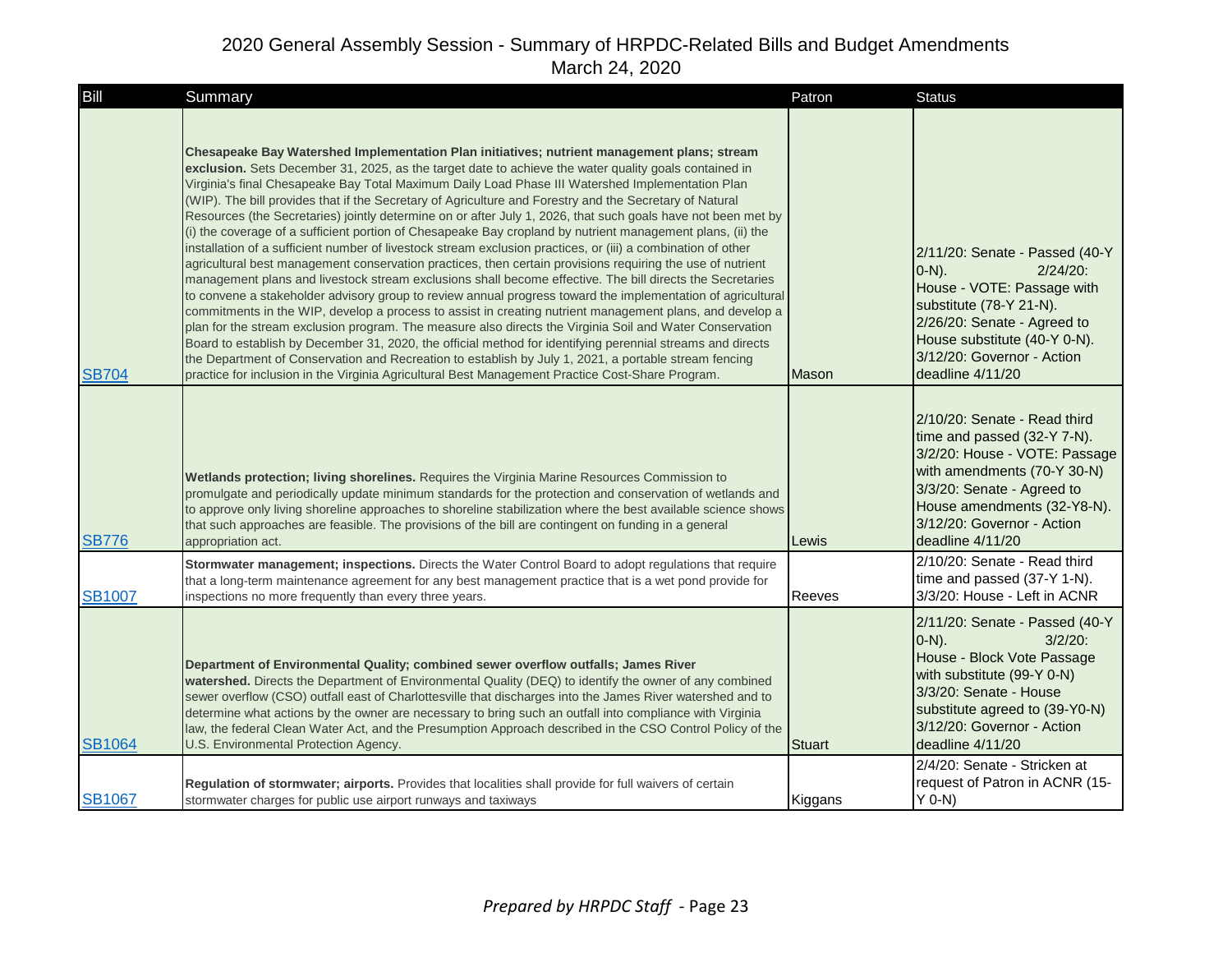| Bill                    | Summary                                                                                                                                                                                                                                                                                                                                                                                                                                                                                                                                                                                                                                                                                                                                                                                                                                                                                                                                                             | Patron          | <b>Status</b>                                                                                                        |
|-------------------------|---------------------------------------------------------------------------------------------------------------------------------------------------------------------------------------------------------------------------------------------------------------------------------------------------------------------------------------------------------------------------------------------------------------------------------------------------------------------------------------------------------------------------------------------------------------------------------------------------------------------------------------------------------------------------------------------------------------------------------------------------------------------------------------------------------------------------------------------------------------------------------------------------------------------------------------------------------------------|-----------------|----------------------------------------------------------------------------------------------------------------------|
| <b>SJ53</b>             | Study; DEQ; revised priority ranking criteria for grants from the Stormwater Local Assistance Fund<br>to include reduction of nitrogen pollution; report. Directs the Department of Environmental Quality<br>(DEQ) (the Department) to study revised priority ranking criteria for grants from the Stormwater Local<br>Assistance Fund (the Fund) to include reduction of nitrogen pollution and report its findings and<br>recommendations for publication as a House or Senate document. In conducting its study, the Department<br>shall (i) analyze the benefits and costs of nitrogen pollution reduction in Virginia's waters and compare to the<br>benefits and costs of reductions in phosphorous pollution, and (ii) determine comparable criteria to award<br>grants from the Fund based on nitrogen reductions and revise the Fund's award criteria accordingly. The<br>provisions of the bill are contingent on funding in a general appropriation act. | Lewis           | 2/10/20: Senate - Read third<br>time and agreed to by voice<br>$3/3/20$ :<br>vote.<br>House - Left in Appropriations |
| <b>HB30 C-</b><br>70#1h | <b>Stormwater Local Assistance.</b> This amendment requests additional tax-supported bonds for stormwater<br>local assistance fund.                                                                                                                                                                                                                                                                                                                                                                                                                                                                                                                                                                                                                                                                                                                                                                                                                                 | Lopez           | <b>Member Request</b>                                                                                                |
| SB30 305#1s             | Freshwater Testing Program. This amendment provides \$250,000 each year from the general fund for the<br>Department of Health to establish and execute a freshwater testing program to address environmental<br>hazards in the Commonwealth, such as algae blooms. Currently, the department uses resources from their<br>marine water testing program, when available.                                                                                                                                                                                                                                                                                                                                                                                                                                                                                                                                                                                             | Peake           | <b>Member Request</b>                                                                                                |
| HB30 373#3c             | Environmental Literacy Program. This amendment provides an additional \$170,000 from the general fund<br>each year to expand the scope of Chesapeake Bay educational programs focused on the environmental<br>literacy of Virginia's youngest citizens. The goal of the environmental literacy program is for every student in<br>the region to graduate with the knowledge and skills to act responsibly to protect and restore their local<br>watershed.                                                                                                                                                                                                                                                                                                                                                                                                                                                                                                          |                 | <b>Conference Report</b>                                                                                             |
| HB30 377#2c             | Stormwater Consultant. This amendment directs the Department of Environmental Quality to assess and<br>recommend improvements to integration of the Virginia Erosion and Sediment Control Act, Storm Water<br>Management Act, and the Chesapeake Bay Preservation Act. Specifically, the assessment will identify any<br>inconsistencies in the regulations in the three acts for MS4 Permit localities.                                                                                                                                                                                                                                                                                                                                                                                                                                                                                                                                                            | <b>Heretick</b> | <b>Conference Report</b>                                                                                             |
| HB30 377#3c             | Regional Water Resource Planning. This amendment provides \$231,000 each year from the general fund<br>for regional water resource planning activities at the Department of Environmental Quality, pursuant to<br>House Bill 542 of the 2020 Session of the General Assembly.                                                                                                                                                                                                                                                                                                                                                                                                                                                                                                                                                                                                                                                                                       | Carr            | Conference Report                                                                                                    |
| <b>HB30</b><br>377#3h   | Water Protection (language only). This amendment directs the DEQ to take into account local fiscal stress<br>factors when awarding nutrient removal grants for projects in the James River Basin and allows grant<br>awards to cover up to 90 percent of eligible costs.                                                                                                                                                                                                                                                                                                                                                                                                                                                                                                                                                                                                                                                                                            | Aird            | <b>Member Request</b>                                                                                                |
| HB30 377#5c             | Nutrient Removal Grants (language only). This amendment directs the Department of Environmental<br>Quality to assess alternative matching policies for nutrient removal grants for projects serving localities with<br>high fiscal stress.                                                                                                                                                                                                                                                                                                                                                                                                                                                                                                                                                                                                                                                                                                                          |                 | <b>Conference Report</b>                                                                                             |
| HB30 377#6c             | DEQ Technical Review of Point Source Nutrient Reductions and WQIF Grant Savings Proposal. This<br>amendment directs The Department of Environmental Quality to review the assumptions used to estimate<br>nutrient concentrations and trends of wastewater facilities and to identify cost-effective options to achieve<br>wastewater nutrient load levels consistent with the needs of Phase III of the Watershed Implementation<br>Plan.                                                                                                                                                                                                                                                                                                                                                                                                                                                                                                                          | <b>Bulova</b>   | <b>Conference Report</b>                                                                                             |
| SB30 379#1s             | SLAF Priorities. This amendment provides requisite funding for the costs of SJ53 directing DEQ to revise<br>priorities related to grants given for the Stormwater Local Assistance Fund to include the reduction of<br>nitrogen pollution.                                                                                                                                                                                                                                                                                                                                                                                                                                                                                                                                                                                                                                                                                                                          | Lewis           | Member Request                                                                                                       |